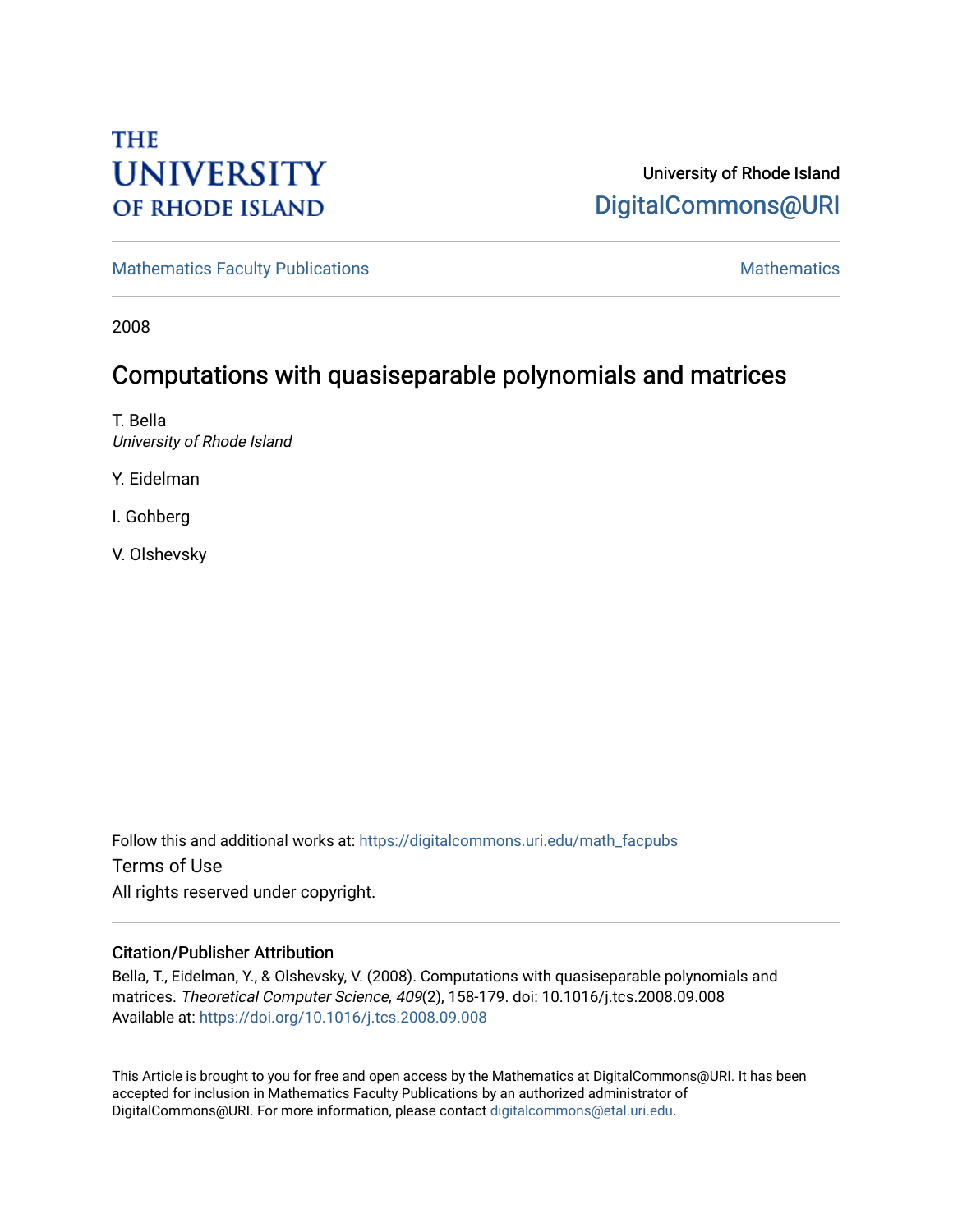Contents lists available at [ScienceDirect](http://www.elsevier.com/locate/tcs)

# Theoretical Computer Science

journal homepage: [www.elsevier.com/locate/tcs](http://www.elsevier.com/locate/tcs)

# Computations with quasiseparable polynomials and matrices

# T. Bella <sup>[a,](#page-1-0)</sup>\*, Y. Eidelman <sup>[c](#page-1-2)</sup>, I. Goh[b](#page-1-3)erg <sup>c</sup>, V. Olshevsky <sup>b</sup>

<span id="page-1-0"></span><sup>a</sup> *Department of Mathematics, University of Rhode Island, Kingston, RI 02881-0816, USA*

<span id="page-1-3"></span><sup>b</sup> *Department of Mathematics, University of Connecticut, Storrs CT 06269-3009, USA*

<span id="page-1-2"></span><sup>c</sup> School of Mathematical Sciences, Raymond and Beverly Sackler Faculty of Exact Sciences, Tel Aviv University, Ramat-Aviv 69978, Israel

#### a r t i c l e i n f o

*Keywords:* Semiseparable matrices Quasiseparable matrices Orthogonal polynomials Szegö polynomials Recurrence relations QR iteration Divide and conquer eigenvalue algorithms Signal flow graphs Digital filters Björck–Pereyra algorithm Traub algorithm

#### a b s t r a c t

In this paper, we survey several recent results that highlight an interplay between a relatively new class of *quasiseparable* matrices and univariate polynomials. Quasiseparable matrices generalize two classical matrix classes, Jacobi (tridiagonal) matrices and unitary Hessenberg matrices that are known to correspond to real orthogonal polynomials and Szegö polynomials, respectively. The latter two polynomial families arise in a wide variety of applications, and their short recurrence relations are the basis for a number of efficient algorithms. For historical reasons, algorithm development is more advanced for real orthogonal polynomials. Recent variations of these algorithms tend to be valid only for the Szegö polynomials; they are analogues and not generalizations of the original algorithms.

Herein, we survey several recent results for the ''superclass'' of quasiseparable matrices, which includes both Jacobi and unitary Hessenberg matrices as special cases. The interplay between quasiseparable matrices and their associated polynomial sequences (which contain both real orthogonal and Szegö polynomials) allows one to obtain true generalizations of several algorithms. Specifically, we discuss the Björck–Pereyra algorithm, the Traub algorithm, certain new digital filter structures, as well as QR and divide and conquer eigenvalue algorithms.

© 2008 Elsevier B.V. All rights reserved.

# **1. Introduction**

An interplay between polynomials and structured matrices is a well-studied topic, see, e.g., [\[48,](#page-22-0)[44–](#page-22-1)[46\]](#page-22-2) and many references therein. In the context of polynomial computations, typically matrices with Toeplitz, Hankel, Vandemonde, and related structures were of interest.

Recently, a rather different class of *quasiseparable matrices* has been receiving a lot of attention.<sup>[1](#page-1-4)</sup> The problems giving rise to quasiseparable matrices as well as the methods for attacking them are somewhat different from those for Toeplitz and Hankel matrices. We start by indicating (in Sections [1.1–](#page-2-0)[1.3\)](#page-3-0) one of the differences between these familiar classes of structured matrices and the new one.

<span id="page-1-5"></span>



<span id="page-1-1"></span>Corresponding author.

<span id="page-1-4"></span>*E-mail address:* [tombella@math.uri.edu](mailto:tombella@math.uri.edu) (T. Bella).

 $1$  Quasiseparable and semiseparable matrices are currently among the chief topics of research of several groups in Belgium (Van Barel et al.), Israel (Eidelman, Gohberg), Italy (Bini, Gemignani, Fasino, Mastronardi), the USA (Pan, Gu, Chandrasekaran, Olshevsky), etc. It is virtually impossible to survey in one paper all aspects of their research, and we refer to [\[19,](#page-22-3)[20](#page-22-4)[,9,](#page-21-0)[23](#page-22-5)[,17,](#page-22-6)[56\]](#page-22-7) among others as well as many references therein. In this survey paper we limit our scope to the interplay between this quasiseparable class of matrices and associated sequences of univariate polynomials.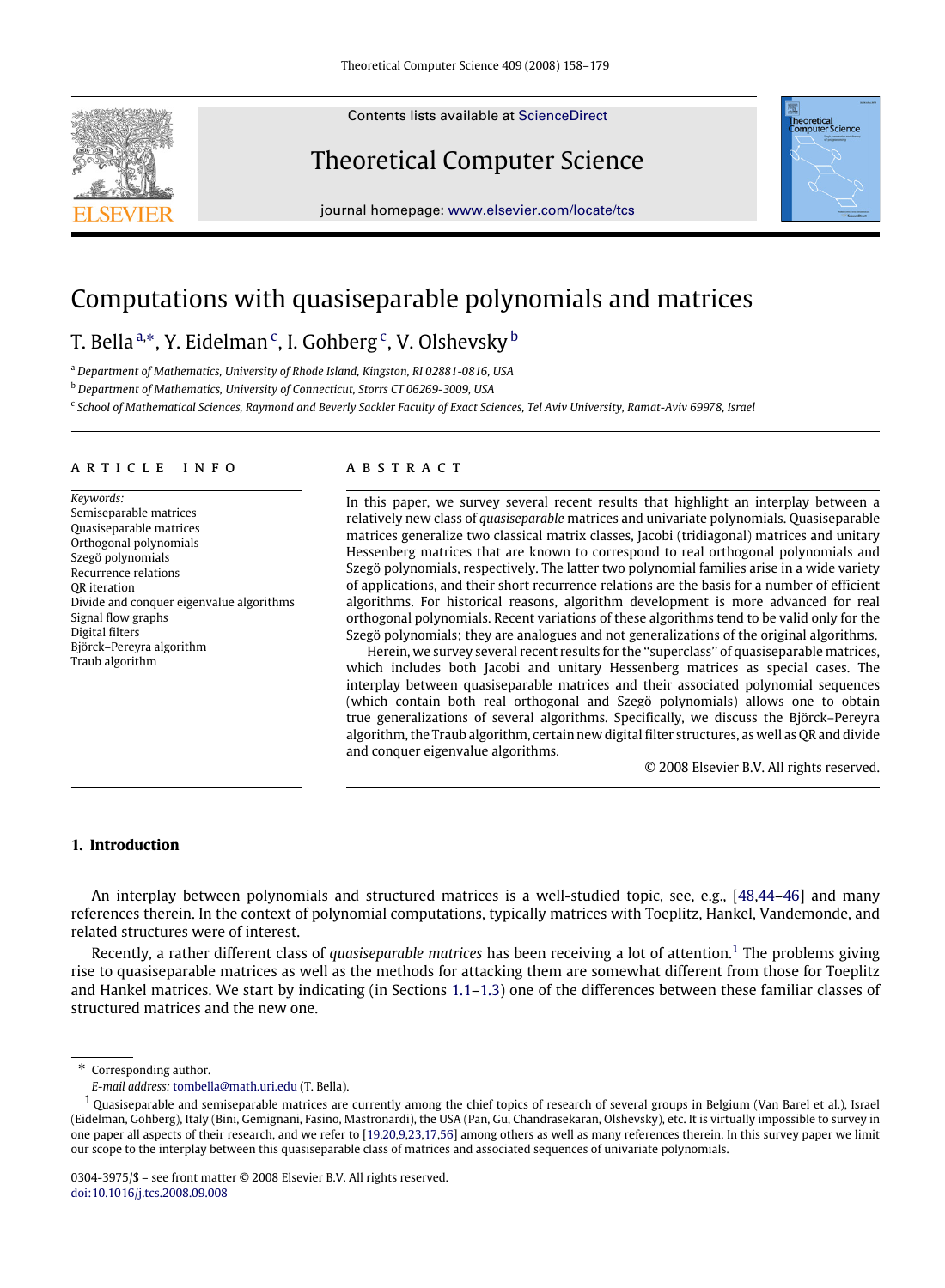#### <span id="page-2-0"></span>*1.1. Classical polynomial families and their moment matrices*

Real orthogonal polynomials (including, for instance, Chebyshev, Legendre, Hermite, Laguerre polynomials) are polynomials that are orthogonal with respect to an inner product  $\langle \cdot, \cdot \rangle$  defined on a real interval [a, b], of the form

<span id="page-2-1"></span>
$$
\langle p(x), q(x) \rangle = \int_a^b p(x)q(x)w^2(x)dx, \quad \text{where } w^2(x) \text{ is some weight function,}
$$
 (1.1)

and such polynomials are classical [\[50,](#page-22-8)[30\]](#page-22-9). They arise in a variety of problems in scientific computing such as numerical integration/Gaussian quadrature [\[51\]](#page-22-10), discrete sine/cosine transforms [\[34\]](#page-22-11), systems and control [\[18\]](#page-22-12), and solving differential equations [\[33\]](#page-22-13).

Numerous applications in signal processing [\[47\]](#page-22-14), system theory and control [\[36\]](#page-22-15), inverse scattering [\[37\]](#page-22-16) give rise to other orthogonal polynomial sequences called the Szegö polynomials. Szegö polynomial sequences are orthogonal with respect to the inner product  $\langle \cdot, \cdot \rangle$  defined via integration on the unit circle, i.e.,

<span id="page-2-5"></span>
$$
\langle p(x), q(x) \rangle = \int_{-\pi}^{\pi} p(e^{i\theta}) \overline{q(e^{i\theta})} w^2(\theta) d\theta.
$$
 (1.2)

It is well known that the *moment matrices H* corresponding to real orthogonal polynomials have a Hankel structure (constant values along anti-diagonals), and the *moment matrices T* of Szegö polynomials have a Toeplitz structure (constant values along diagonals), displayed in

<span id="page-2-3"></span>
$$
H = \begin{bmatrix} h_0 & h_1 & h_2 & \cdots & h_n \\ h_1 & h_2 & & h_n & h_{n+1} \\ h_2 & & \cdots & h_{n+1} & \vdots \\ \vdots & \cdots & \cdots & \vdots \\ h_n & h_{n+1} & \cdots & \cdots & h_{2n-1} \end{bmatrix}, \qquad T = \begin{bmatrix} t_0 & t_{-1} & t_{-2} & \cdots & t_{-n} \\ t_1 & t_0 & t_{-1} & \cdots & \vdots \\ t_2 & t_1 & t_0 & \cdots & t_{-2} \\ \vdots & \ddots & \ddots & \ddots & t_{-1} \\ t_n & \cdots & t_2 & t_1 & t_0 \end{bmatrix}.
$$
 (1.3)

Both of these moment matrices *H* and *T* are shift–invariant (i.e., they have constant values along their antidiagonals and diagonals, respectively). This can be immediately deduced from the definition of their corresponding inner product  $\langle \cdot, \cdot \rangle$ above, along with the definition  $m_{kj} = \langle x^k, x^j \rangle$  for the *moments* (i.e., for the entries of the corresponding moment matrix  $M = [m_{kj}]$ ). Indeed, in the real line case it follows from [\(1.1\)](#page-2-1) that  $m_{kj} = \int_a^b x^{k+j} w^2(x) dx$  depends on the sum of the row and column indices. Hence the matrix *M* has a Hankel structure.[2](#page-2-2) The shift–invariant structure of *H* and *T* implies that these two square arrays are *structured*, i.e., they are defined by only  $\mathcal{O}(n)$  parameters each.

#### <span id="page-2-7"></span>*1.2. Classical polynomial families and their recurrence matrices*

Besides Hankel and Toeplitz, there are two more classes of matrices associated with real orthogonal and Szegö polynomials, namely tridiagonal and unitary Hessenberg matrices, respectively, displayed next:

<span id="page-2-4"></span>
$$
T_n = \begin{bmatrix} \delta_1 & \gamma_2 & 0 & \cdots & 0 \\ \gamma_2 & \delta_2 & \gamma_3 & \ddots & \vdots \\ 0 & \gamma_3 & \delta_3 & \ddots & 0 \\ \vdots & \ddots & \ddots & \ddots & \gamma_n \\ 0 & \cdots & 0 & \gamma_n & \delta_n \end{bmatrix}, \qquad U_n = \begin{bmatrix} -\rho_0^* \rho_1 & -\rho_0^* \mu_1 \rho_2 & -\rho_0^* \mu_{1,2} \rho_3 & \cdots & -\rho_0^* \mu_{1,n-1} \rho_n \\ \mu_1 & -\rho_1^* \rho_2 & -\rho_1^* \mu_2 \rho_3 & \cdots & -\rho_1^* \mu_{2,n-1} \rho_n \\ 0 & \mu_2 & -\rho_2^* \rho_3 & \cdots & -\rho_2^* \mu_{3,n-1} \rho_n \\ \vdots & \ddots & \ddots & \vdots & \vdots \\ 0 & \cdots & 0 & \mu_{n-1} & -\rho_{n-1}^* \rho_n \end{bmatrix}, \qquad (1.4)
$$

where  $\mu_{kj} = \mu_k \cdot \mu_{k+1} \cdot \cdots \cdot \mu_j$ . Similar to the matrices in [\(1.3\)](#page-2-3), the two square arrays in [\(1.4\)](#page-2-4) are also *structured*, i.e., they are defined by only  $\mathcal{O}(n)$  parameters each. For example, the parameters  $\{\delta_k,\gamma_k\}_{k=1}^n$  defining  $T_n$  are taken from the *three-term recurrence relations*,

<span id="page-2-6"></span>
$$
r_k(x) = (x - \delta_k)r_{k-1}(x) - \gamma_k^2 r_{k-2}(x),
$$
\n(1.5)

that real orthogonal polynomials  $\{r_k(x)\}$  are known to satisfy [\[51\]](#page-22-10). Similarly, the parameters  $\{\rho_k, \mu_k\}_{k=0}^n$  defining  $U_n$  are taken from the so-called *two-term recurrence relations* (to be provided later in [\(2.4\)](#page-8-0)) satisfied by Szegö polynomials. This justifies the nomenclature *recurrence matrices* used for  $T_n$  and  $U_n$ .

<span id="page-2-2"></span> $^2$  The structure of the Toeplitz matrix is deduced similarly from [\(1.2\)](#page-2-5) and the fact that on the unit circle we have  $\overline{\vec{x}} = \overline{e^{i\theta}} = e^{-i\theta} = x^{-j}$ , so that each moment *mkj* now depends only on the difference of indices, which yields the Toeplitz structure.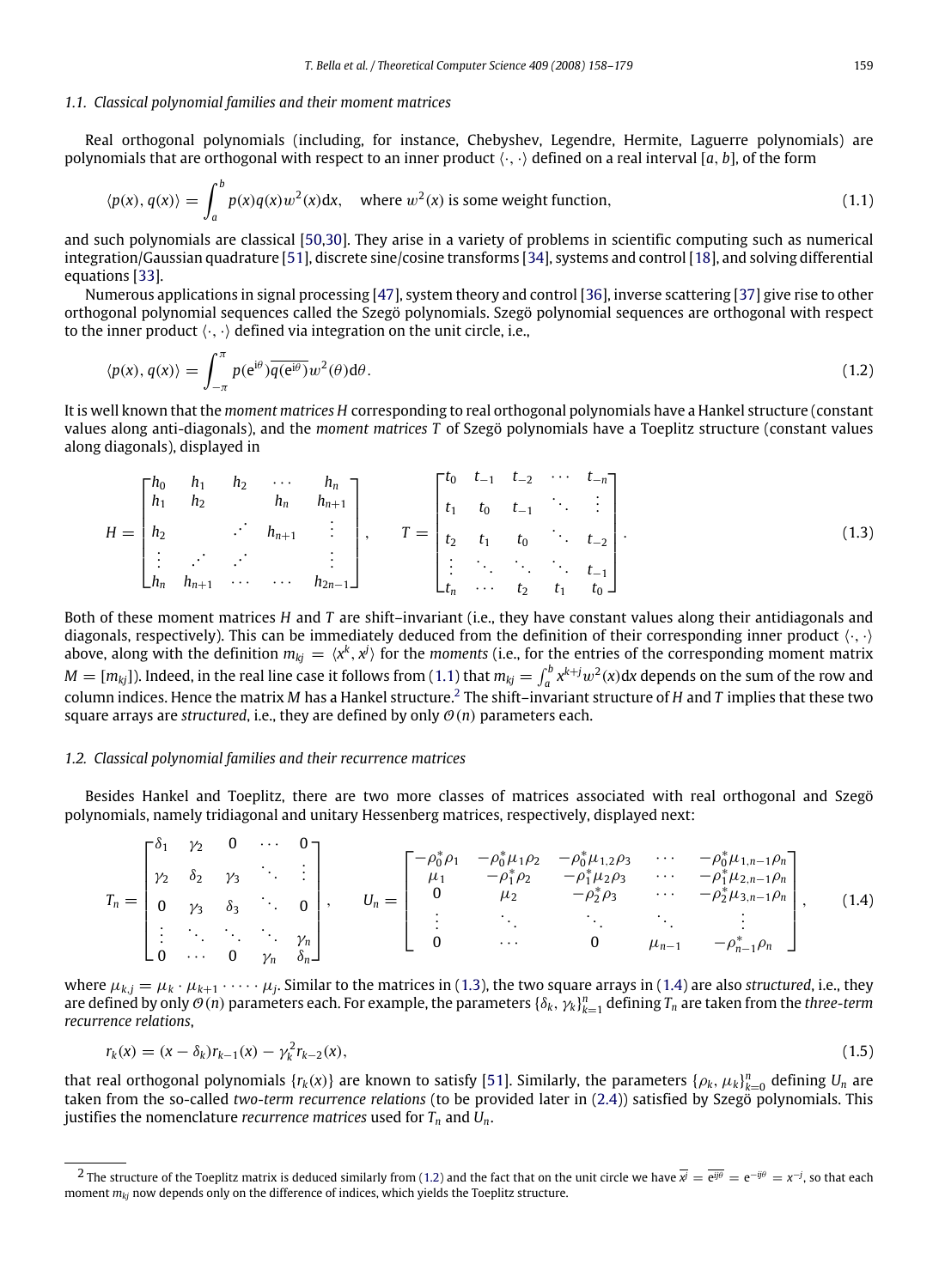<span id="page-3-1"></span>Polynomial families and their recurrence and moment matrices

|                 | , or, nominal millips and then recallence and moment matrices |                           |
|-----------------|---------------------------------------------------------------|---------------------------|
| Polynomials     | Moment matrices                                               | Recurrence matrices       |
| Real-orthogonal | Hankel                                                        | Tridiagonal               |
| Szegö           | Toeplitz                                                      | <b>Unitary Hessenberg</b> |
|                 |                                                               |                           |
| Generalizations | Matrices with                                                 | <b>Quasiseparable</b>     |
|                 | displacement structure                                        |                           |

#### <span id="page-3-0"></span>*1.3. Generalizations. Displacement structure matrices, quasiseparable matrices, and related polynomials*

Many nice results originally derived only for Hankel and Toeplitz moment matrices (e.g., fast Levinson and Schur algorithms, fast multiplication algorithms, explicit inversion formulas, etc.) have been generalized to the more general classes of Toeplitz-like and Hankel-like matrices and to the even more general class of *displacement structure matrices* (that includes not only Toeplitz and Hankel, but also Vandermonde and Cauchy matrices as special cases). We refer to [\[38](#page-22-17)[,32,](#page-22-18)[14,](#page-22-19) [35](#page-22-20)[,46,](#page-22-2)[43](#page-22-21)[,42\]](#page-22-22) and many references therein for the displacement structure theory and the list of applications. Here we only mention the following fact that will be relevant in a moment. While, say, Toeplitz structure is immediately lost under either inversion or matrix multiplication, its displacement structure is preserved [\[38\]](#page-22-17), a very useful property in the design of fast algorithms. The point is that displacement structure allows one to compress information about the *n* <sup>2</sup> matrix entries into only  $\mathcal{O}(n)$  entries of the so-called *generators*, which leads to savings in storage and eventually to computational savings of at least an order of magnitude.

One can observe that, similar to moment matrices, the classes of tridiagonal and unitary Hessenberg matrices are also not closed under either inversion or matrix multiplication. So, it looks natural to ask about a ''superclass'' of matrices (i.e., about a counterpart of displacement structure matrices) that would be closed under both inversion and matrix multiplication, and would include both tridiagonal and unitary Hessenberg matrices as special cases.

Surprisingly, such a ''moment matrices'' pattern of generalizations was never mimicked in the study of recurrence matrices. In fact, the ''superclass'' in question, namely, the class of quasiseparable structure, indeed exists, but its study was originally motivated by applications in the theory of time-varying systems [\[19](#page-22-3)[,20\]](#page-22-4). To sum up, a fresh classification shown in [Table](#page-3-1) [1](#page-3-1) seems to suggest a new direction for attacking problems for quasiseparable matrices.

Specifically, since quasiseparable matrices are of the ''recurrence type'', it is of interest to study their so-called *quasiseparable polynomials*. [3](#page-3-2) The point is that historically, algorithm development is more advanced for real orthogonal polynomials. Recently, several important algorithms originally derived for real orthogonal polynomials have been carried over to the class of Szegö polynomials (however, such new algorithms tend to be valid only for the Szegö polynomials; they are analogues and not generalizations of the original algorithms).

Considering quasiseparable polynomials leads, in many cases, to true generalizations of many known results. In this survey paper we describe such generalizations for several areas displayed in the following figure.



<span id="page-3-2"></span><sup>&</sup>lt;sup>3</sup> Polynomials corresponding to semiseparable matrices (which is, along with tridiagonal and unitary Hessenberg matrices, another subclass of quasiseparable matrices) were recently studied in [\[24\]](#page-22-23).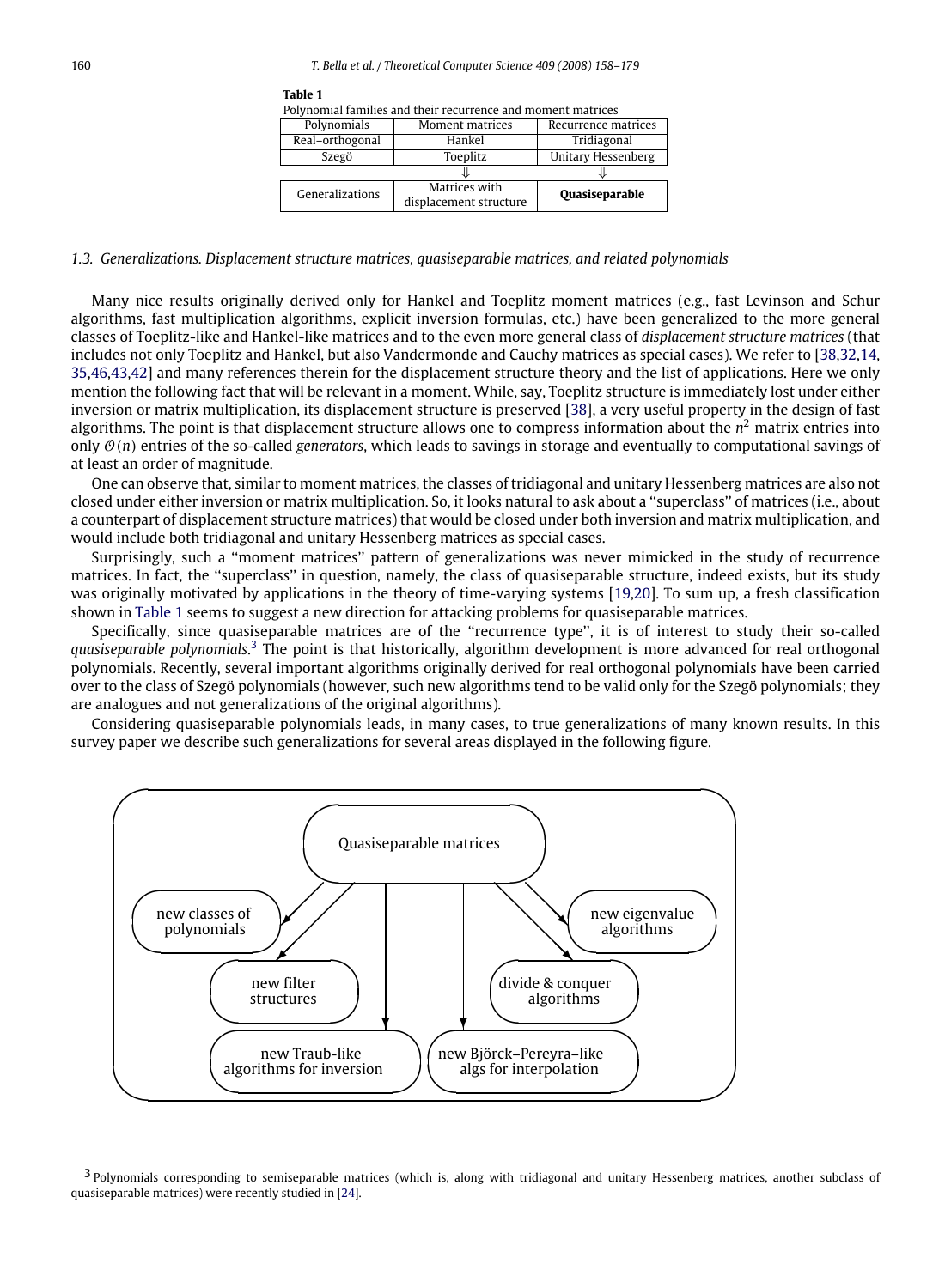#### *1.4. Example: Divide and conquer eigenvalue problem*

As an example, we consider the problem of finding the roots of the *n*-th polynomial of a sequence of real orthogonal polynomials  $\{r_k(x)\}$  satisfying the recurrence relations [\(1.5\)](#page-2-6). As was mentioned in Section [1.2,](#page-2-7) the polynomials  $\{r_k(x)\}$ correspond to tridiagonal matrices of the form  $T_n$  shown in [\(1.4\)](#page-2-4). The eigenvalues of  $T_n$  are the desired roots of  $r_n(x)$  (see Section [2.1](#page-5-0) for details).

**Known algorithm: Real orthogonal polynomials.** One standard method for finding the eigenvalues of a tridiagonal method is a divide and conquer method, due to Cuppen [\[15,](#page-22-24)[12](#page-22-25)[,13\]](#page-22-26). The basic idea of this method is that **(i)** a problem of size *n* can be subdivided into problems with the same structure, but of smaller size (the divide step), and **(ii)** if we know the solution of the smaller problems, we can construct the solution to the problem of size *n* (the conquer step). Then the original problem can be reduced recursively, until several sufficiently small problems can be very rapidly solved, and a solution of the original problem of size *n* can be built upwards from them.

In the tridiagonal case, such an algorithm is based on the observation that a rank-one modification of four of the entries of the tridiagonal structure yields two smaller tridiagonal matrices, as in

$$
T = \begin{bmatrix} \star & \star & 0 & 0 & 0 & 0 \\ \star & \star & \star & 0 & 0 & 0 \\ 0 & \star & \star & \star & 0 & 0 \\ 0 & 0 & \star & \star & \star & 0 \\ 0 & 0 & 0 & \star & \star & \star \\ 0 & 0 & 0 & 0 & \star & \star \end{bmatrix} = \begin{bmatrix} \star & \star & 0 & 0 & 0 & 0 \\ \star & \star & \star & 0 & 0 & 0 & 0 \\ 0 & \star & \star & 0 & 0 & 0 & 0 \\ 0 & 0 & 0 & \star & \star & 0 & 0 \\ 0 & 0 & 0 & \star & \star & \star \\ 0 & 0 & 0 & 0 & \star & \star \end{bmatrix} + A = \begin{bmatrix} T_1 & 0 \\ 0 & T_2 \end{bmatrix} + A
$$

where rank $(A) = 1$ . This observation leads to the divide step. In the conquer step, one obtains the eigendecomposition of *T* given *A* and the eigendecompositions of  $T_1$  and  $T_2$ . Together these steps allow calculation of the eigendecomposition of a tridiagonal matrix, and thus the roots of real orthogonal polynomials.

**''Carried over'' algorithm: Szegö polynomials.** It was noticed by Gragg and Reichel in [\[29\]](#page-22-27) that a similar algorithm was possible for computing the roots of Szegö polynomials. Szegö polynomials are known to be related to (almost) unitary Hessenberg matrices *U<sup>n</sup>* shown in [\(1.4\)](#page-2-4) (see Section [2.1](#page-5-0) for further details). As above, the eigenvalues of this matrix *U<sup>n</sup>* are the roots of the *n*th Szegö polynomial, and thus we seek an eigendecomposition of *Un*. The divide and conquer algorithm of [\[29\]](#page-22-27) uses the fact that such matrices admit the well-known Schur factorization, which is an expression of *H* as a product of  $n-1$  Givens rotations  $G_k(\rho_k)$ ,

<span id="page-4-0"></span>
$$
U_n = G_1(\rho_1)G_2(\rho_2)\cdots G_{n-1}(\rho_{n-1})G_n(\rho_n), \text{ where } G_j(\rho_j) = \text{diag}\left\{I_{j-1}, \begin{bmatrix} \rho_j & \mu_j \\ \mu_j & -\rho_j^* \end{bmatrix}, I_{n-j-1} \right\},
$$
(1.7)

see, e.g., [\[25\]](#page-22-28). The algorithm due to Gragg and Reichel reduces the eigendecomposition of  $U_n$  of [\(1.7\)](#page-4-0), to the ones for the matrices  $U_1$  and  $U_2$ , where (assuming *n* is even for convenience)

$$
U_1 = G_1(\rho_1)G_2(\rho_2) \cdots G_{n/2-1}(\rho_{n/2-1})G_{n/2}(\widetilde{\rho}_{n/2})
$$

$$
U_2 = G_{n/2+1}(\rho_{n/2+1})G_{n/2+2}(\rho_{n/2+2})\cdots G_{n-1}(\rho_{n-1})G_n(\rho_n).
$$

In other words, by modifying one of the parameters to  $\tilde{\rho}_{n/2}$  (corresponding to the rank-one modification *A* in the tridiagonal case), they divide the unitary Hessenberg matrix into two smaller ones, which gives a divide step. This leads to a divide and conquer algorithm for such matrices, and allows one to compute the desired roots of Szegö polynomials.

In general, however, tridiagonal matrices do not admit factorizations [\(1.7\)](#page-4-0), so this algorithm is not valid for tridiagonal matrices, as it is not a generalization of the previous algorithm.

**Generalized algorithm: Quasiseparable polynomials.** We consider instead the concept of an *order-one quasiseparable matrix*, defined as a matrix such that

 $\max$  rank $A_{12} = \max$  rank $A_{21} = 1$ 

for all symmetric partitions of the form

$$
A = \left[\begin{array}{c|c}\n* & A_{12} \\
\hline\nA_{21} & * \n\end{array}\right].
$$

It is shown in Section [7](#page-19-0) that a rank-one modification (generalizing the one in [\(1.6\)](#page-4-1)) can be made to such a quasiseparable matrix that results in two smaller quasiseparable matrices as in the previous two divide and conquer algorithms above.

We next show why the new scheme generalizes Cuppen's and Gragg-Reichel divide and conquer algorithms. By considering typical partitions *A*<sup>21</sup> of tridiagonal matrices and unitary Hessenberg matrices, we note that as both are upper Hessenberg, all such partitions have the form

|                 | Г0                                          |           | 0              |                                                  |  |
|-----------------|---------------------------------------------|-----------|----------------|--------------------------------------------------|--|
|                 | $\begin{bmatrix} 0 \\ 0 \\ 0 \end{bmatrix}$ | $\ddotsc$ | $\mathbf{0}$   |                                                  |  |
| $A_{21}$<br>$=$ |                                             |           | $\mathbf{0}$   | $\begin{bmatrix} 1 \\ 0 \\ 0 \\ 0 \end{bmatrix}$ |  |
|                 | $\overline{0}$                              |           | $\overline{0}$ |                                                  |  |

<span id="page-4-1"></span>(1.6)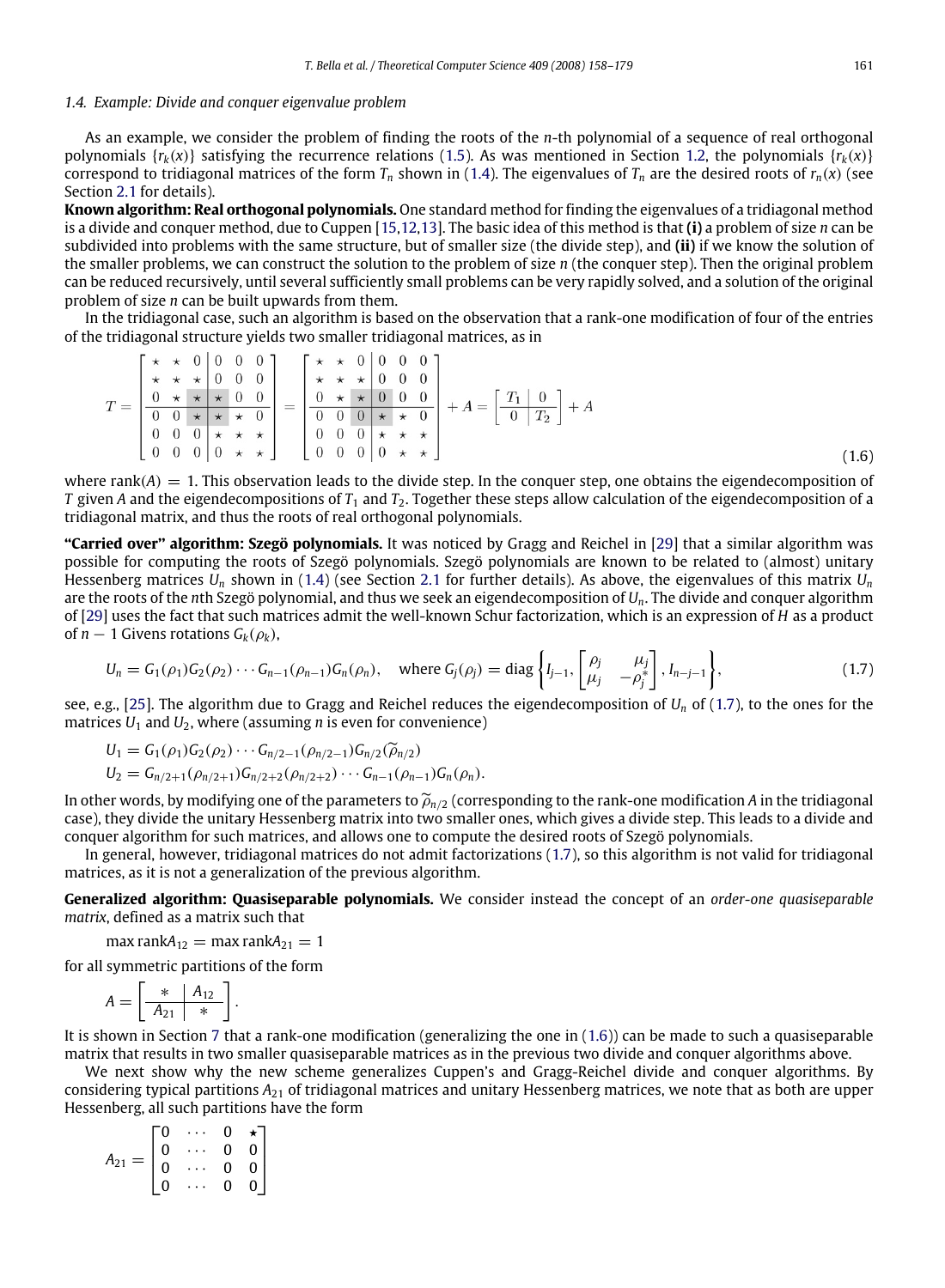for both tridiagonal and unitary Hessenberg matrices, which are all rank one. Similarly, considering typical partitions *A*<sup>12</sup> for tridiagonal and unitary Hessenberg matrices, we have

$$
A_{12} = \begin{bmatrix} 0 & 0 & \cdots & 0 \\ 0 & 0 & \cdots & 0 \\ 0 & 0 & \cdots & 0 \\ \star & 0 & \cdots & 0 \end{bmatrix}
$$

<span id="page-5-2"></span>and

$$
A_{12} = \begin{bmatrix} -\rho_k \mu_{k-1} \cdots \mu_3 \mu_2 \mu_1 \rho_0^* & -\rho_{k-1} \mu_{k-2} \cdots \mu_3 \mu_2 \mu_1 \rho_0^* & \cdots & -\rho_n \mu_{n-1} \cdots \mu_3 \mu_2 \mu_1 \rho_0^* \\ -\rho_k \mu_{k-1} \cdots \mu_3 \mu_2 \rho_1^* & -\rho_{k-1} \mu_{k-2} \cdots \mu_3 \mu_2 \rho_1^* & \cdots & -\rho_n \mu_{n-1} \cdots \mu_3 \mu_2 \rho_1^* \\ -\rho_k \mu_{k-1} \cdots \mu_3 \rho_2^* & -\rho_{k-1} \mu_{k-2} \cdots \mu_3 \rho_2^* & \cdots & -\rho_n \mu_{n-1} \cdots \mu_3 \rho_2^* \end{bmatrix},
$$
(1.8)

respectively. We can observe that both are rank one (each row of the latter are scalar multiples of the others). Hence both tridiagonal and unitary Hessenberg matrices are (1, 1)-quasiseparable (or (*H*, 1)-quasiseparable, to emphasize that the lower part is not only order-one quasiseparable, but zeros below the subdiagonal; i.e. upper Hessenberg).

Since the class of quasiseparable matrices contains *as subclasses* the classes of tridiagonal and unitary Hessenberg matrices, an algorithm formulated in terms of quasiseparable structure results in a generalization of the previous work, as opposed to carrying algorithms over for the new case only.

# *1.5. Main results*

The previous example demonstrates our main point of the paper: **the interplay between polynomials and structured matrices allows one to generalize algorithms (instead of carrying them over) by considering the superclass of quasiseparable matrices/polynomials.** This general theme is repeated several times, such as

- Szegö polynomials lead to the so-called lattice digital filter structures. We describe more general semiseparable and quasiseparable filter structures (Section [3\)](#page-12-0).
- Björck–Pereyra algorithms were carried over from three-term-Vandermonde matrices to Szegö–Vandermonde matrices [\[2\]](#page-21-1). We generalize these algorithms to the quasiseparable case. (Section [4\)](#page-13-0).
- Traub algorithms were carried over from three-term-Vandermonde matrices to Szegö–Vandermonde matrices [\[40,](#page-22-29)[41\]](#page-22-30). We generalize these algorithms to the quasiseparable case (Section [5\)](#page-14-0).
- Many eigenvalue algorithms involve exploiting the tridiagonal/Hessenberg structure of the problem (often after creating that very structure by means of Householder reflections). As illustrated in the example of this section, generalizations to the quasiseparable case are possible here as well (Sections [6](#page-16-0) and [7\)](#page-19-0).

### <span id="page-5-4"></span>**2. Interplay between polynomials and classes of structured matrices**

#### <span id="page-5-0"></span>*2.1. Relationship between polynomials and matrices. Classical cases*

In this section, we establish a bijection between Hessenberg matrices and certain sequences of polynomials. Let  $H$  be the set of all upper strongly Hessenberg matrices ("strongly" means that  $a_{i+1,i} \neq 0$  for  $i = 1, \ldots, n-1$  and  $a_{i,j} = 0$  for  $i > j+1$ ), and P be the set of all polynomial sequences  $\{r_k(x)\}$  satisfying deg  $r_k = k$  (with  $r_0(x)$  an arbitrary constant function). For any upper strongly Hessenberg  $n \times n$  matrix  $A \in \mathcal{H}$ , define the function f via the relation

<span id="page-5-1"></span>
$$
f(A) = P, \quad P = \{r_k\}_{k=0}^n, \quad r_k(x) = \frac{1}{a_{2,1}a_{3,2}\cdots a_{k,k-1}} \det(xI - A)_{k \times k};
$$
\n(2.1)

that is, associate with each upper strongly Hessenberg matrix *H* the polynomial sequence consisting of the (scaled) characteristic polynomials of the principal submatrices of *H*. It is clear that this provides a mapping from matrices to polynomial sequences, i.e.  $f : \mathcal{H} \to \mathcal{P}$ . It is further true that (except for the freedom in scaling the first and the last polynomials) this function is a bijection, as stated in the next proposition. For the proof and discussion, see [\[4](#page-21-2)[,1\]](#page-21-3).

**Proposition 2.1.** *The function f* :  $H \rightarrow \mathcal{P}$  *defined in* [\(2.1\)](#page-5-1) *is a bijection up to scaling polynomials r<sub>0</sub> <i>and r<sub>n</sub>*.

In what follows we will need the following remark that makes the motivating examples of polynomials considered above more explicit. Both of its relations are well-known, see for instance [\[4,](#page-21-2)[1\]](#page-21-3) for details.

<span id="page-5-3"></span>**Remark 2.2.** (i) The class of real orthogonal polynomials in [\(1.5\)](#page-2-6) is related via [\(2.1\)](#page-5-1) to the class of irreducible triadiagonal matrices in [\(1.4\)](#page-2-4).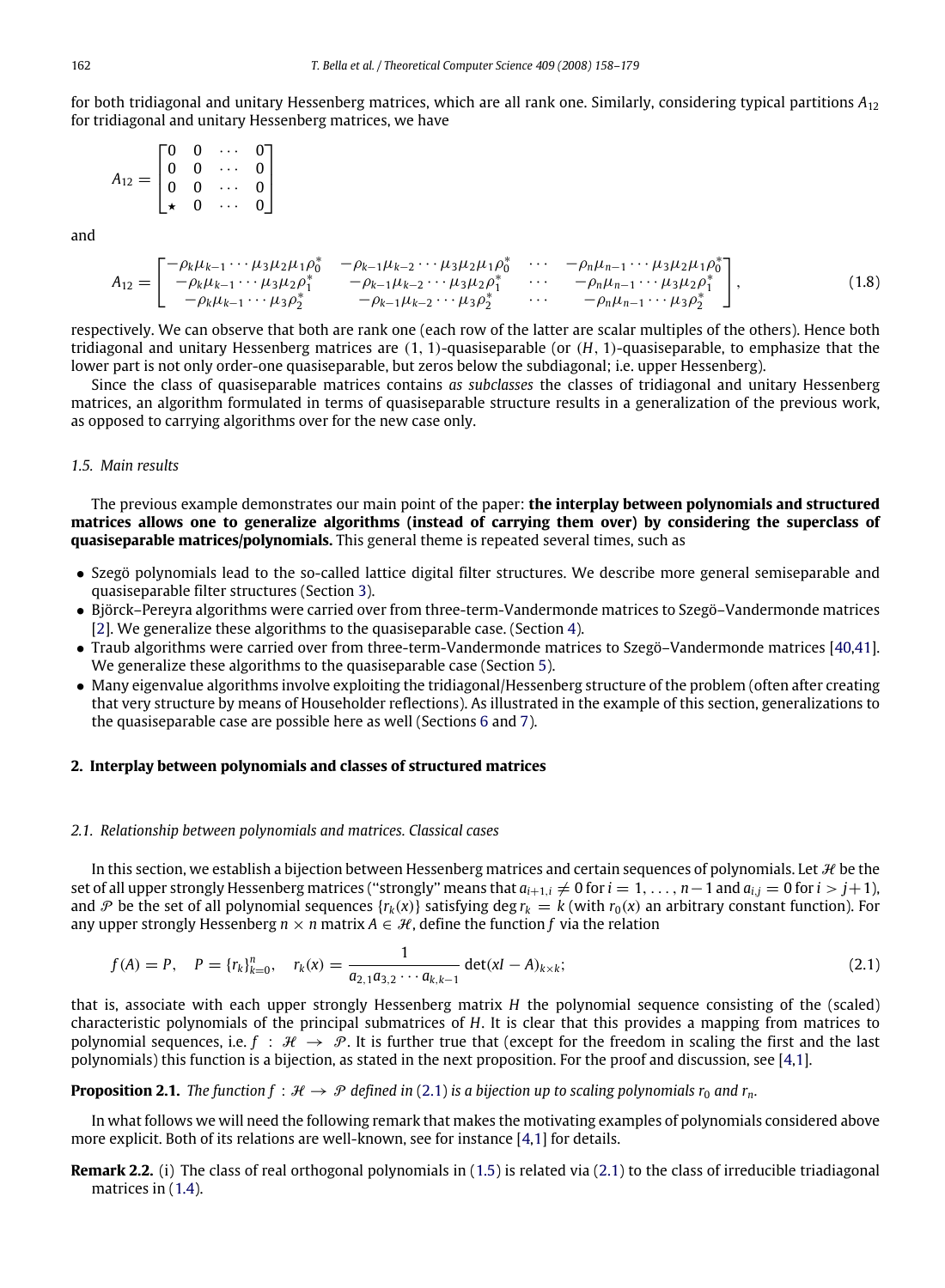(ii) The class of Szegö polynomials (to be formally defined by [\(2.4\)](#page-8-0)) is related via [\(2.1\)](#page-5-1) to the class of (almost<sup>[4](#page-6-0)</sup>) unitary Hessenberg matrices; that is, those of the form

<span id="page-6-3"></span>
$$
H = \begin{bmatrix} -\rho_0^* \rho_1 & -\rho_0^* \mu_1 \rho_2 & -\rho_0^* \mu_1 \mu_2 \rho_3 & \cdots & -\rho_0^* \mu_1 \mu_2 \mu_3 \cdots \mu_{n-1} \rho_n \\ \mu_1 & -\rho_1^* \rho_2 & -\rho_1^* \mu_2 \rho_3 & \cdots & -\rho_1^* \mu_2 \mu_3 \cdots \mu_{n-1} \rho_n \\ 0 & \mu_2 & -\rho_2^* \rho_3 & \cdots & -\rho_2^* \mu_3 \cdots \mu_{n-1} \rho_n \\ \vdots & \ddots & \ddots & \ddots & \vdots \\ 0 & \cdots & 0 & \mu_{n-1} & -\rho_{n-1}^* \rho_n \end{bmatrix}
$$
(2.2)  
with  $\rho_0 = -1$ ,  $|\rho_k| < 1$ ,  $k = 1, ..., n-1$ ,  $|\rho_n| \le 1$ ;  $\mu_k = \begin{cases} \sqrt{1 - |\rho_k|^2} & |\rho_k| < 1 \\ 1 & |\rho_k| = 1 \end{cases}$ 

**Remark 2.3.** As was mentioned above, a topic of recent interest has been to create analogues of results valid for real orthogonal polynomials that are valid for Szegö polynomials. Another class of polynomials for which results valid for real orthogonal polynomials have been extended (see [\[24\]](#page-22-23)) is the class of *semiseparable polynomials* (to be formally introduced in Section [2.3\)](#page-8-1), currently understood as those related via [\(2.1\)](#page-5-1) to matrices of the form given in the next definition.

<span id="page-6-1"></span>**Definition 2.4** ((*H*, 1)*-Semiseparable Matrices*). A matrix *A* is called (*H*, 1)-semiseparable if **(i)** it is upper strongly Hessenberg (i.e. upper Hessenberg with nonzero subdiagonal entries), and (ii) it is of the form  $A = B + \text{striu}(A_U)$  where  $A_U$  is rank-one and *B* is lower bidiagonal (striu( $A_U$ ) denotes the *strictly* upper triangular portion of the matrix  $A_U$ , and corresponds to the MATLAB command triu( $A_{U}$ , 1)).

# <span id="page-6-4"></span>*2.2.* (*H*, 1)*-quasiseparable matrices and their subclasses*

A main theme of this survey paper is to provide an alternative method of extending results valid for real orthogonal polynomials. Instead of deriving analogous algorithms, we consider a superclass of polynomials containing real orthogonal, Szegö, semiseparable, and other classes of polynomials, and derive algorithms valid for this class. To this end we will need to introduce first the following ''superclass'' of matrices.

<span id="page-6-2"></span>**Definition 2.5** ((*H*, 1)*-Quasiseparable Matrices*). A matrix  $A = [a_{ij}]$  is called (*H*, 1)*-quasiseparable* (i.e., the lower part is sparse because *A* is upper Hessenberg, and the upper part is order 1 quasiseparable) if **(i)** it is upper strongly Hessenberg  $(a_{i+1,i} \neq 0$  for  $i = 1, \ldots, n-1$  and  $a_{i,j} = 0$  for  $i > j+1$ ), and (ii) max(rank $A_{12}$ )  $= 1$  where the maximum is taken over all symmetric partitions of the form

$$
A = \left[ \begin{array}{c|c} * & A_{12} \\ \hline * & * \end{array} \right].
$$

In Section [2.3](#page-8-1) we will introduce the class of (*H*, 1)*-quasiseparable polynomials* as those related to (*H*, 1)-quasiseparable matrices via [\(2.1\)](#page-5-1).

While both involve rank structure, the quasiseparable and semiseparable structures are quite different; in fact, semiseparability implies quasiseparability, but not conversely. Indeed, if from [Definition](#page-6-1) [2.4,](#page-6-1)

$$
A = B + \text{striu}(A_U), \quad \text{rank}(A_U) = 1,
$$

then any symmetric partition of the form in [Definition](#page-6-2) [2.5](#page-6-2) will have an  $A_{12}$  element of rank one because  $A_{IJ}$  (from which  $A_{12}$ ) is entirely formed) has rank one. Thus an (*H*, 1)-semiseparable matrix is (*H*, 1)-quasiseparable.

Conversely, however, consider a tridiagonal matrix. Any symmetric partition *A*<sup>12</sup> of a tridiagonal matrix as in [Definition](#page-6-2) [2.5](#page-6-2) will have at most one nonzero entry, and thus be rank one. Thus, tridiagonal matrices are (*H*, 1) quasiseparable. However, they are not necessarily (*H*, 1)-semiseparable. In order to be (*H*, 1)-semiseparable, we must be able to complete the strictly upper triangular portion to a rank one matrix. That is, one must specify the ''?'' entries of

|                          | 0 |   |                   |   |
|--------------------------|---|---|-------------------|---|
| $\overline{\mathcal{E}}$ |   |   | $\ddot{\cdot}$    |   |
|                          |   |   | $\bf{0}$          | , |
|                          |   |   |                   |   |
| $\frac{1}{2}$            |   | 2 | $\frac{\star}{2}$ |   |

<span id="page-6-0"></span> $^4$ A matrix *H* is called a(n) almost unitary Hessenberg matrix provided *H* = *UD* for a unitary Hessenberg matrix *U* and diagonal matrix *D* =  $diag\{1,\ldots,1,\rho_n\}$ . It is unitary except for possibly a scaling of the last column.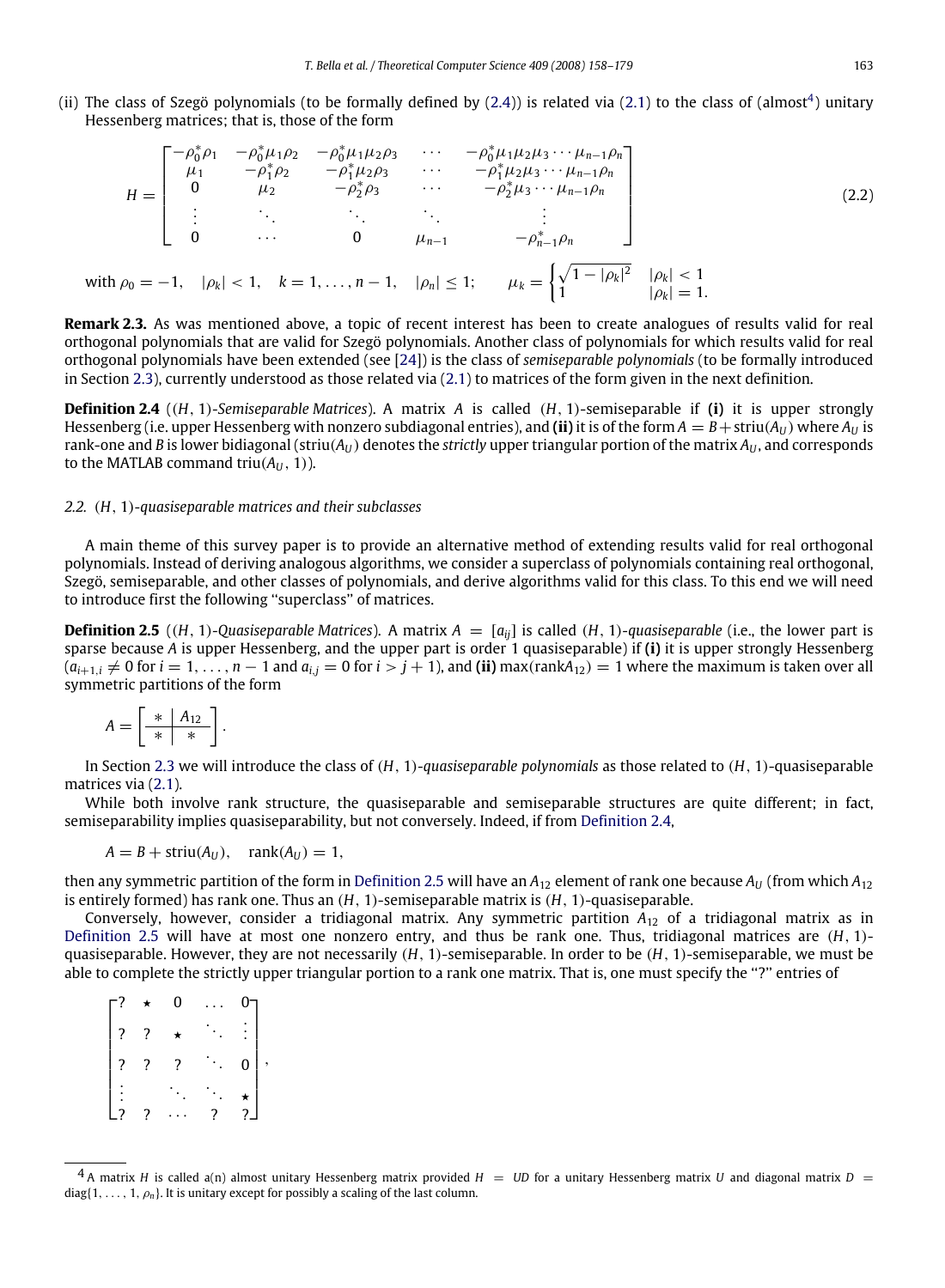where  $\star$  denotes a possibly nonzero entry, such that the entire matrix is rank one, which is not possible with nonzero values of the ? elements. Thus, tridiagonal matrices are not necessarily (*H*, 1)-semiseparable, and so the inclusion of semiseparable inside quasiseparable is proper.

It is easy to verify (see, for instance, [\(1.8\)](#page-5-2) or [\[4,](#page-21-2)[1\]](#page-21-3) for more details) that the class of (*H*, 1)-quasiseparable matrices also contains unitary Hessenberg matrices. In fact, more details of these and other inclusions are given in the following theorem and definitions.

<span id="page-7-3"></span>



<span id="page-7-0"></span>The proof of this theorem can be found in [\[4](#page-21-2)[,1\]](#page-21-3), and we next present the details of the subclasses introduced in the figure. **Definition 2.7** ((*H*, 1)*-Well-Free Matrices*).

• An  $n \times n$  matrix  $A = (A_{i,j})$  is said to have a **well** in column  $1 < k < n$  if  $A_{i,k} = 0$  for  $1 \le i < k$  and there exists a pair  $(i, j)$ with  $1 \leq i < k$  and  $k < j \leq n$  such that  $A_{i,j} \neq 0$ .

In words, a matrix has a well in column *k* if all entries above the main diagonal in the *k*-th column are zero, **except** if all entries in the upper-right block to the right of these zeros are also zeros, as shown in the following illustration:



• A (*H*, 1)-quasiseparable matrix is said to be (*H*, 1)**-well-free** if none of its columns *k* = 2, . . . , *n* − 1 contain wells.

In Section [2.3](#page-8-1) we will introduce the class of (*H*, 1)*-well-free polynomials* as those related to (*H*, 1)-well-free matrices via [\(2.1\)](#page-5-1).

<span id="page-7-2"></span>**Definition 2.8** (*Truncated Unitary Hessenberg Matrices*). A unitary Hessenberg matrix of the form [\(2.2\)](#page-6-3) is called *m*-truncated provided  $\{\rho_k\}$  satisfy  $\rho_2 \neq 0, \ldots, \rho_m \neq 0, \quad \rho_{m+1} = \cdots = \rho_n = 0.$ 

<span id="page-7-1"></span>**Definition 2.9** (*Bidiagonal-like Matrices*). A matrix *A* is called bidiagonal-like if **(i)** it is upper strongly Hessenberg, and **(ii)** it is of the form *A* = *B* + *C*, with *B* a lower bidiagonal matrix, and *C* a matrix with at most one nonzero entry, and that entry is located in the first superdiagonal.

At the moment, new polynomial families have been introduced via association with particular matrix classes. In the next section this association is exploited to provide efficient recurrence relations for each of the new polynomial classes.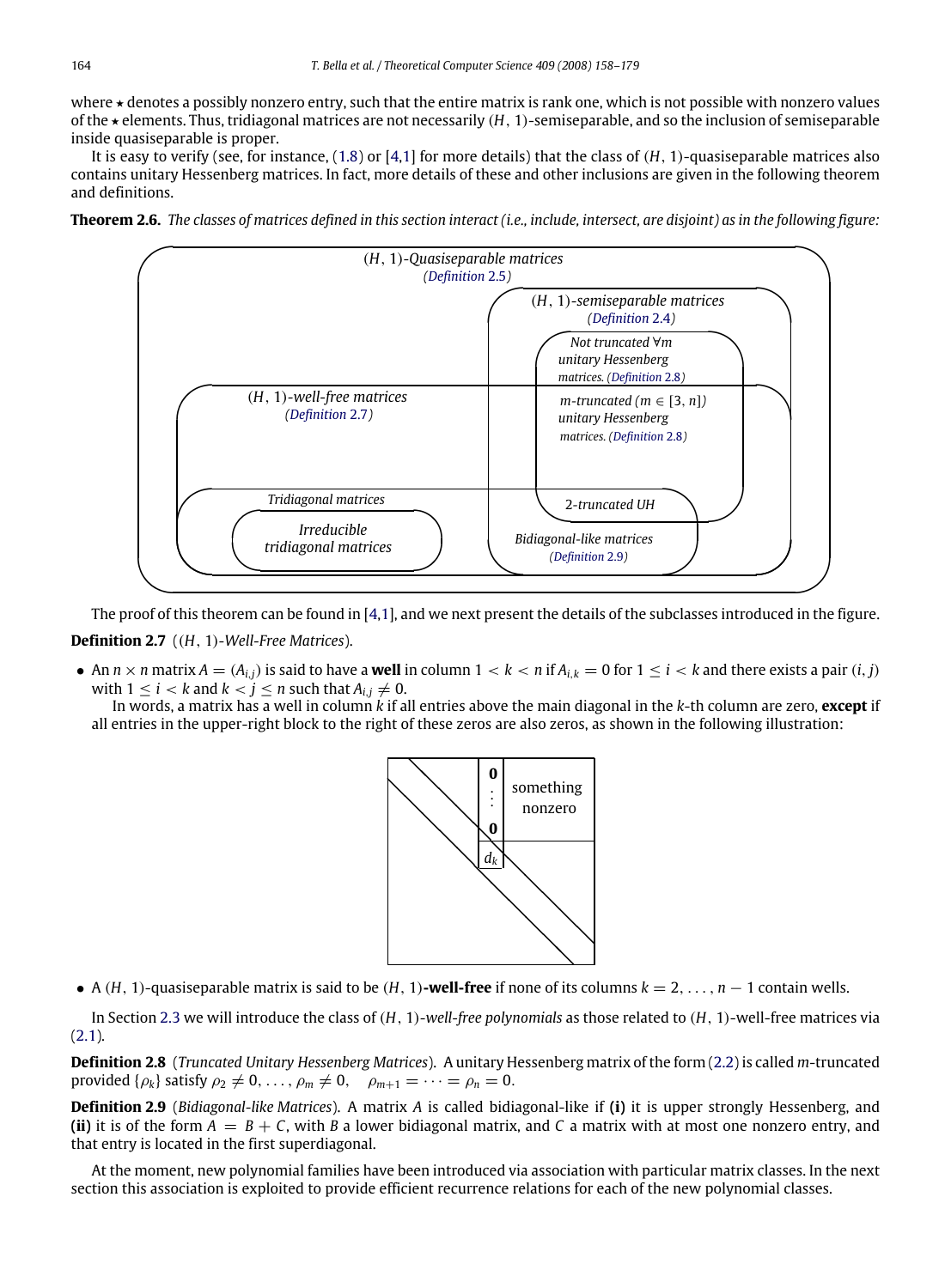#### <span id="page-8-1"></span>*2.3.* (*H*, 1)*-quasiseparable polynomials and their subclasses*

As was mentioned in [Remark](#page-5-3) [2.2,](#page-5-3) real orthogonal polynomials and Szegö polynomials are known to be related via [\(2.1\)](#page-5-1) to tridiagonal and unitary Hessenberg matrices, respectively. These two facts imply that these polynomial classes satisfy sparse (e.g., three-term or two-term) recurrence relations. Moreover, the sparseness of these relations is the chief reason for the existence of a number of fast efficient algorithms.

In Sections [2.1](#page-5-0) and [2.2,](#page-6-4) we defined several classes of matrices, e.g., (*H*, 1)-quasiseparable, (*H*, 1)-semiseparable, and (*H*, 1)-well-free. One can expect that polynomials related to each of these classes via [\(2.1\)](#page-5-1) should also satisfy some kind of sparse relations. Indeed, in this section we provide equivalent definitions for these classes of polynomials in terms of the recurrence relations satisfied. We begin with brief recalling the classical examples of real orthogonal and Szegö polynomials.

**Definition 2.10** (*Real Orthogonal Polynomials and Three-term Recurrence Relations*). A sequence of polynomials is real orthogonal if it satisfies the three-term recurrence relations

<span id="page-8-4"></span><span id="page-8-0"></span>
$$
r_k(x) = (\alpha_k x - \delta_k) r_{k-1}(x) - \gamma_k \cdot r_{k-2}(x), \quad \alpha_k \neq 0, \gamma_k > 0.
$$
\n
$$
(2.3)
$$

**Definition 2.11** (*Szegö Polynomials and Two-term Recurrence Relations*). A sequence of polynomials are Szegö polynomials  $\{\phi_k^{\#}\}\$  if they satisfy the two-term recurrence relations (with some auxiliary polynomials  $\{\phi_k\}\$ )

$$
\begin{bmatrix} \phi_k(x) \\ \phi_k^*(x) \end{bmatrix} = \frac{1}{\mu_k} \begin{bmatrix} 1 & -\rho_k^* \\ -\rho_k & 1 \end{bmatrix} \begin{bmatrix} \phi_{k-1}(x) \\ x\phi_{k-1}^*(x) \end{bmatrix},\tag{2.4}
$$

where the *reflection coefficients*  $\rho_k$  and *complementary parameters*  $\mu_k$  satisfy

$$
|\rho_k| \le 1, \quad \mu_k = \begin{cases} \sqrt{1 - |\rho_k|^2} & |\rho_k| < 1\\ 1 & |\rho_k| = 1. \end{cases}
$$

**Definition 2.12** ((*H*, 1)*-Semiseparable Polynomials and Szegö-type Two-term Recurrence Relations*). A sequence of polynomials  $\{r_k(x)\}\$ is called (*H*, 1)-semiseparable if it satisfies

<span id="page-8-2"></span>
$$
\begin{bmatrix} G_k(x) \\ r_k(x) \end{bmatrix} = \begin{bmatrix} \alpha_k & \beta_k \\ \gamma_k & 1 \end{bmatrix} \begin{bmatrix} G_{k-1}(x) \\ (\delta_k x + \theta_k) r_{k-1}(x) \end{bmatrix},
$$
\n(2.5)

where {*Gk*} are a sequence of auxiliary polynomials. The relations [\(2.5\)](#page-8-2) are called Szegö-type two-term recurrence relations since they generalize the classical Szegö relations [\(2.4\)](#page-8-0).

<span id="page-8-6"></span>**Definition 2.13** ((*H*, 1)*-Quasiseparable Polynomials and [EGO05]-type Two-term Recurrence Relations*). A sequence of polynomials  $\{r_k(x)\}$  is called (*H*, 1)*-quasiseparable* if it satisfies the following two-term recurrence relations,

<span id="page-8-3"></span>
$$
\begin{bmatrix} G_k(x) \\ r_k(x) \end{bmatrix} = \begin{bmatrix} \alpha_k & \beta_k \\ \gamma_k & \delta_k x + \theta_k \end{bmatrix} \begin{bmatrix} G_{k-1}(x) \\ r_{k-1}(x) \end{bmatrix},
$$
\n(2.6)

where {*Gk*} are a sequence of auxiliary polynomials. The relations [\(2.6\)](#page-8-3) are called [EGO05]-type two-term recurrence relations since they are a special case of another formula given in [\[22\]](#page-22-31).

In order to provide a complete picture of the relationship between real orthogonal polynomials, Szegö polynomials, and the new proposed class of (*H*, 1)-quasiseparable polynomials, we give the following theorem and definitions, in complete agreement with the corresponding classes of matrices in [Theorem](#page-7-3) [2.6.](#page-7-3)

<span id="page-8-5"></span>**Theorem 2.14** (*[\[4](#page-21-2)[,1\]](#page-21-3)*). *The subsets of polynomials defined in this section interact (i.e., intersect, include, are disjoint) as in the following figure.*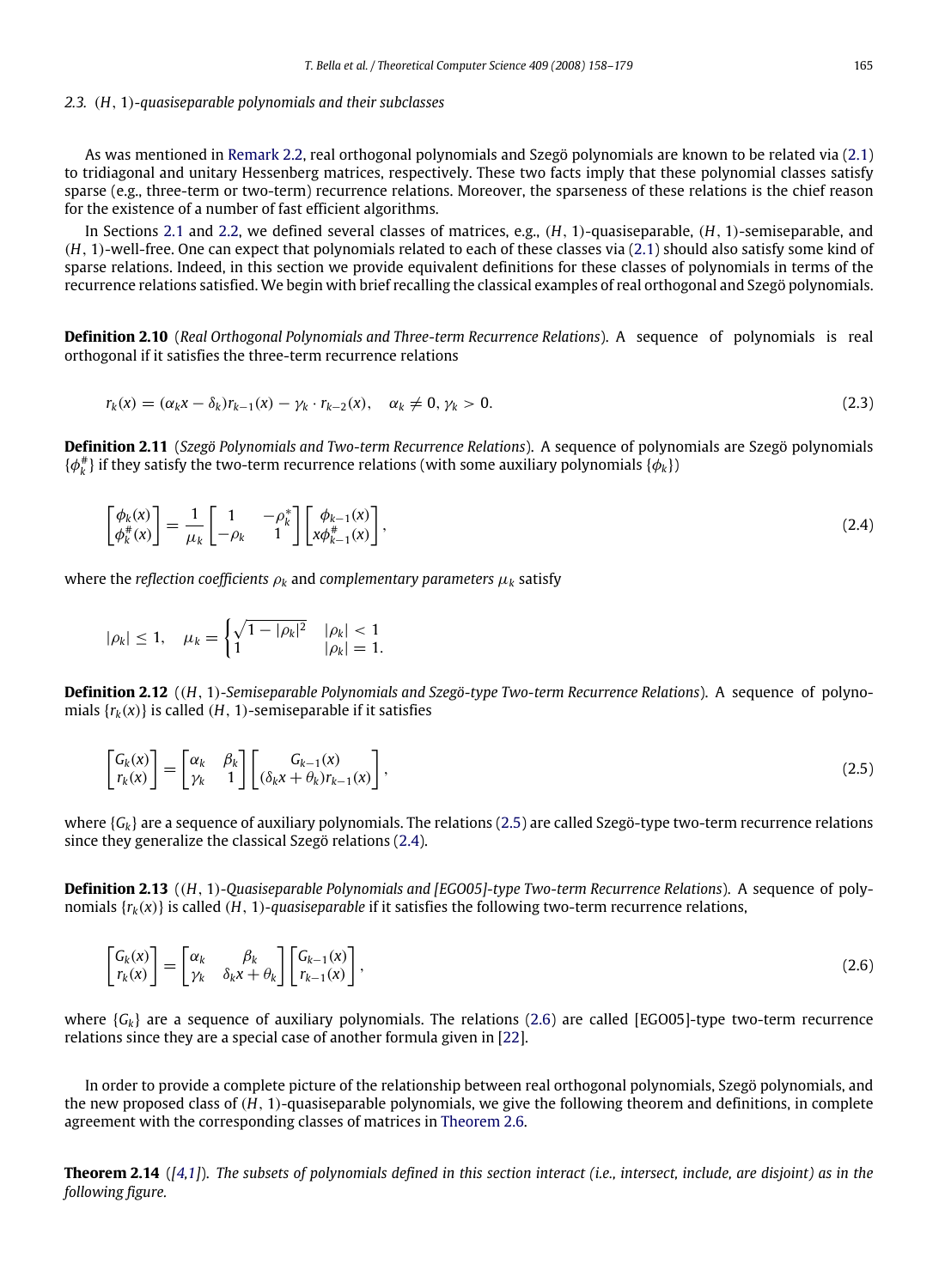

**Remark 2.15.** The detailed statement and proof of the above theorem can be found in [\[4,](#page-21-2)[1\]](#page-21-3), and it is based on the following fact that seems to be of interest by itself: the shape and configuration shown in the two figures of [Theorems](#page-7-3) [2.6](#page-7-3) and [2.14](#page-8-5) are identical. This is a reflection of the already mentioned fact, proven in [\[4,](#page-21-2)[1\]](#page-21-3), that for each pair of identical classes we have the following: the polynomials described by any given rectangle in the figure of [Theorem](#page-8-5) [2.14](#page-8-5) are related via [\(2.1\)](#page-5-1) to the matrices described by the corresponding rectangle in the figure of [Theorem](#page-7-3) [2.6.](#page-7-3) More details on this will be given in Sections [2.4.2](#page-10-0) and [2.4.3.](#page-11-0)

Similar to what was done after formulating [Theorem](#page-7-3) [2.6](#page-7-3) in Section [2.2,](#page-6-4) we provide complete definitions for all remaining classes of polynomials mentioned in [Theorem](#page-8-5) [2.14.](#page-8-5)

**Definition 2.16** ((*H*, 1)*-Well-free Polynomials*). A sequence of polynomials is called (*H*, 1)-well-free if it satisfies the general three-term recurrence relations

<span id="page-9-3"></span><span id="page-9-0"></span>
$$
r_k(x) = (\alpha_k x - \delta_k) \cdot r_{k-1}(x) - (\beta_k x + \gamma_k) \cdot r_{k-2}(x). \tag{2.7}
$$

**Definition 2.17** (*Truncated Szegö Polynomials*). A sequence of Szegö polynomials is called *m*-truncated if the sequence satisfies the Geronimus-type three-term recurrence relations

$$
\phi_k^{\#}(x) = \begin{cases}\n\frac{1}{\mu_0} & k = 0 \\
\frac{1}{\mu_1}(x \cdot \phi_0^{\#}(x) + \rho_1 \rho_0^{\ast} \cdot \phi_0^{\#}(x)) & k = 1 \\
\frac{1}{\mu_2}x\phi_1^{\#}(x) - \frac{\rho_2\mu_1}{\mu_2}\phi_0^{\#}(x) & k = 2, \ \rho_1 = 0 \\
\left[\frac{1}{\mu_2} \cdot x + \frac{\rho_2}{\rho_1} \frac{1}{\mu_2}\right] \phi_1^{\#}(x) - \frac{\rho_2}{\rho_1} \frac{\mu_1}{\mu_2} \cdot x \cdot \phi_0^{\#}(x) & k = 2, \ \rho_1 \neq 0 \\
\left[\frac{1}{\mu_k} \cdot x + \frac{\rho_k}{\rho_{k-1}} \frac{1}{\mu_k}\right] \phi_{k-1}^{\#}(x) - \frac{\rho_k}{\rho_{k-1}} \frac{\mu_{k-1}}{\mu_k} \cdot x \cdot \phi_{k-2}^{\#}(x) & 2 < k \leq m \\
x \cdot \phi_{k-1}^{\#}(x) & k > m.\n\end{cases} \tag{2.8}
$$

**Definition 2.18** (*Almost Factored Polynomials*). A sequence of polynomials is called almost factored if it satisfies the bidiagonal-like three-term recurrence relations: for some  $j \in [1, n]$ ,

<span id="page-9-1"></span>
$$
r_k(x) = \begin{cases} (\alpha_k x - \delta_k) \cdot r_{k-1}(x) & k \neq j \\ ((\alpha_{k-1} x - \delta_{k-1})(\alpha_k x - \delta_k) - \gamma_k) \cdot r_{k-2}(x) & k = j. \end{cases}
$$
(2.9)

We also consider polynomials satisfying unrestricted three-term recurrence relations of the form

<span id="page-9-2"></span>
$$
r_k(x) = (\alpha_k x - \delta_k) r_{k-1}(x) - \gamma_k \cdot r_{k-2}(x), \quad \alpha_k \neq 0;
$$
\n(2.10)

that is, the same recurrence relations as satisfied by real orthogonal polynomials, but without the restriction of  $\gamma_k > 0$ .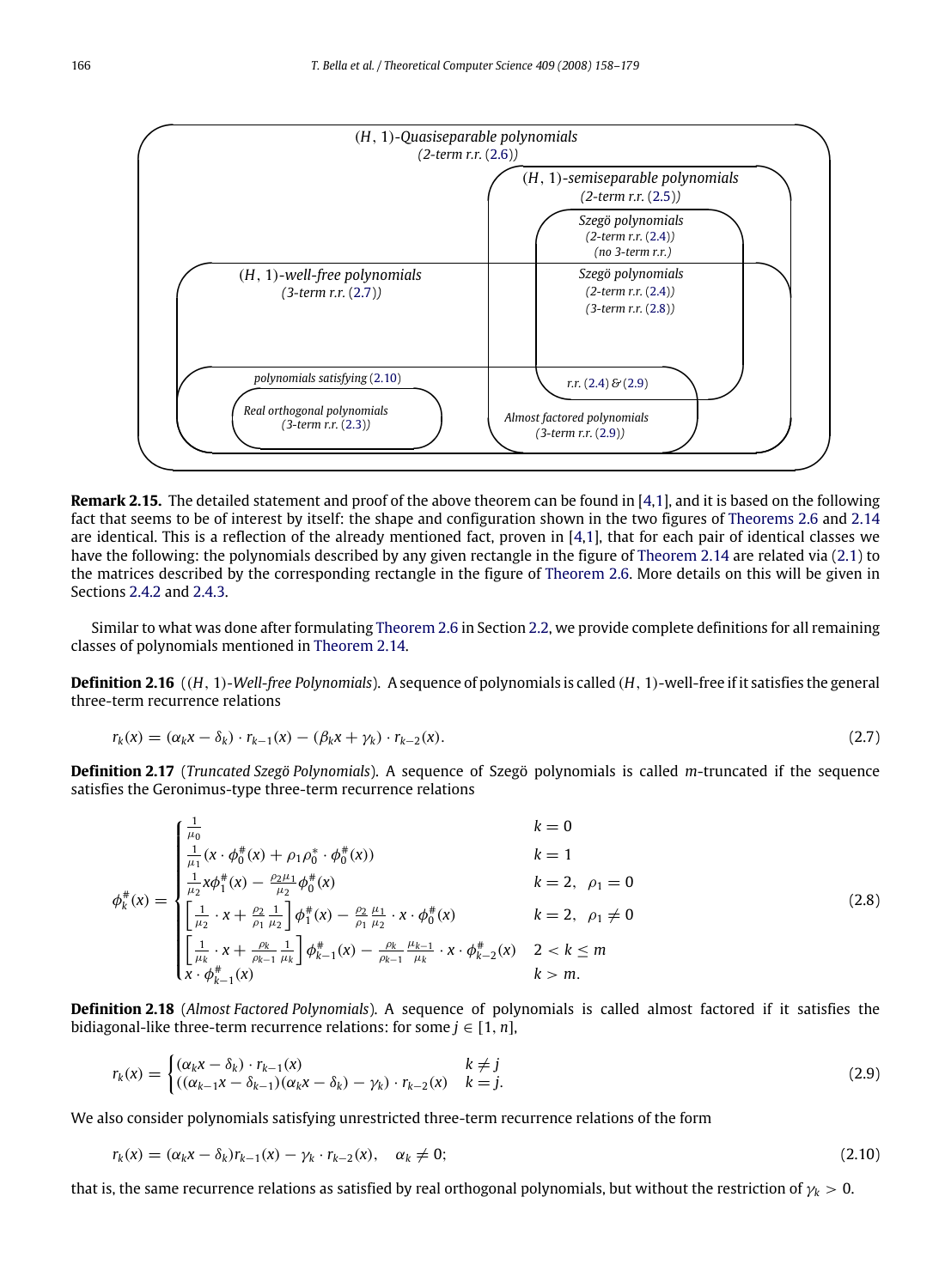*2.4. Sparse generators and an interplay between subclasses of* (*H*, 1)*-quasiseparable matrices and* (*H*, 1)*-quasiseparable polynomials*

# *2.4.1. Key concept. Sparse generators for* (*H*, 1)*-quasiseparable matrices*

The sparse recurrence relations  $(2.6)$  allow us to "compress" the representation of  $(H, 1)$ -quasiseparable polynomials; that is, instead of computations with the  $\mathcal{O}(n^2)$  coefficients of the polynomials themselves, one can carry out computations with the  $\mathcal{O}(n)$  recurrence relation coefficients.

The small ranks in off diagonal blocks of quasiseparable matrices allow one to compress the  $n^2$  entries of the matrices into a linear array in a similar way. It is possible to use only  $\mathcal{O}(n)$  parameters, which we will denote *generators*, in place of the  $n^2$  entries of the matrix in algorithms.

<span id="page-10-3"></span>**Theorem 2.19.** Let A be an  $n \times n$  matrix. Then A is an  $(H, 1)$ -quasiseparable matrix if and only if there exists a set of 6*n* − 6 scalar parameters  $\{p_i, q_i, d_i, g_i, b_k, h_i\}$  for  $i = 1, ..., n - 1, j = 2, ..., n, k = 2, ..., n - 1, and l = 1, ..., n$ , such that

<span id="page-10-1"></span>

**Remark 2.20.** At first glance, there is a certain redundancy in the above definition, i.e., 2(*n*−1) parameters {*pi*, *qi*} are used to define only *n* − 1 entries of the first subdiagonal of *A*. While it is correct (and one could just ''drop'' *q*'s), this notation is consistent with the standard notation in [\[22\]](#page-22-31) for the more general (non-Hessenberg) case where both *p*'s and *q*'s are needed.

**Definition 2.21.** A set of elements  $\{p_i, q_i, d_l, g_i, b_k, h_i\}$  in the previous theorem are called **generators** of the matrix A. Generators of a matrix are not unique, and this nonuniqueness extends nontrivially past the noted redundancy in *p*'s and *q*'s.

# <span id="page-10-0"></span>*2.4.2. Complete characterization in the* (*H*, 1)*-quasiseparable case*

We next present two theorems from [\[4](#page-21-2)[,1\]](#page-21-3) that contain conversions formulas between the recurrence relation coefficients of [\(2.6\)](#page-8-3) of [Definition](#page-8-6) [2.13](#page-8-6) and the generators of the corresponding (*H*, 1)-quasiseparable matrices. These results will imply that (*H*, 1)-quasiseparable matrices and (*H*, 1)-quasiseparable polynomials provide a complete characterization of each other.

**Theorem 2.22** (*Quasiseparable Generators*  $\Rightarrow$  [*EGO05*]-*Type Recurrence Relation Coefficients*). *Suppose an n* × *n* (*H*, 1)quasiseparable matrix A has generators { $p_k$ ,  $q_k$ ,  $d_k$ ,  $g_k$ ,  $b_k$ ,  $h_k$ }. Then the polynomials  $R = {r_k}$  associated with A via [\(2.1\)](#page-5-1) satisfies *the recurrence relations*

<span id="page-10-2"></span>
$$
\begin{bmatrix} F_k(x) \\ r_k(x) \end{bmatrix} = \frac{1}{p_{k+1}q_k} \begin{bmatrix} q_k p_k b_k & -q_k g_k \\ p_k h_k & x - d_k \end{bmatrix} \begin{bmatrix} F_{k-1}(x) \\ r_{k-1}(x) \end{bmatrix}
$$
\n(2.12)

*for some sequence of auxiliary polynomials* {*Fk*}*.*

**Theorem 2.23** (*[EGO05]-type Recurrence Relation Coefficients* ⇒ *Quasiseparable Generators*). *Suppose that a sequence of n*+1 *polynomials R satisfies the recurrence relations*

$$
\begin{bmatrix} G_k(x) \\ r_k(x) \end{bmatrix} = \begin{bmatrix} \alpha_k & \beta_k \\ \gamma_k & \delta_k x + \theta_k \end{bmatrix} \begin{bmatrix} G_{k-1}(x) \\ r_{k-1}(x) \end{bmatrix}.
$$

*Then the* (*H*, 1)*-quasiseparable matrix with generators*

$$
p_k = 1, \quad k = 2, ..., n, \qquad q_k = 1/\delta_k, \quad k = 1, ..., n-1, \qquad d_k = -\frac{\theta_k}{\delta_k}, \quad k = 1, ..., n
$$
  
 $g_k = \beta_k, \quad k = 1, ..., n-1, \qquad b_k = \alpha_k, \quad k = 2, ..., n-1, \qquad h_k = -\frac{\gamma_k}{\delta_k}, \quad k = 2, ..., n$ 

*corresponds to R via* [\(2.1\)](#page-5-1)*.*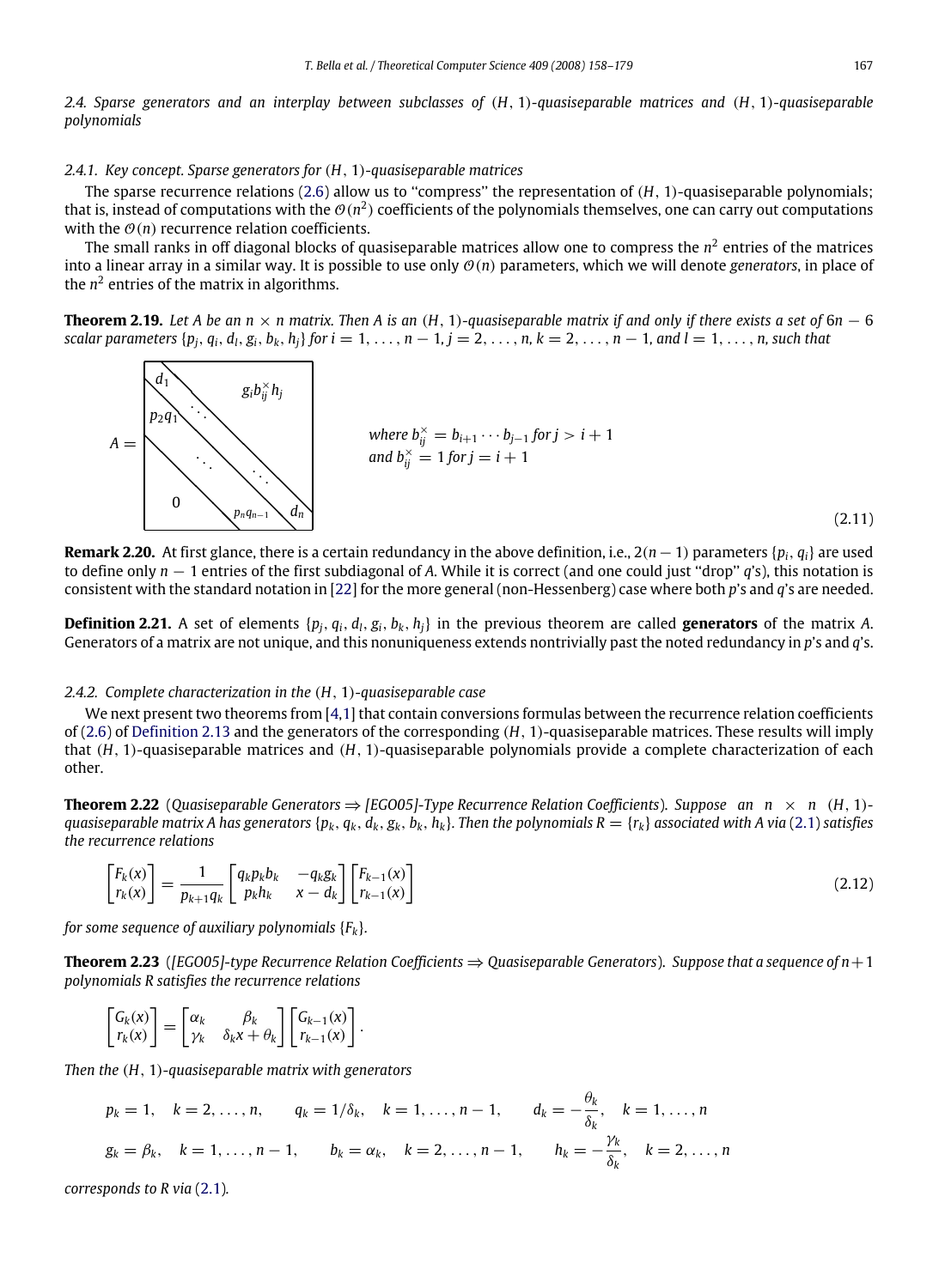#### **Table 2**

<span id="page-11-1"></span>

|                     | Characterizations of subclasses of $(H, 1)$ -quasiseparable matrices via |
|---------------------|--------------------------------------------------------------------------|
| related polynomials |                                                                          |

| Class of matrices                                   | Class of polynomials                                              |
|-----------------------------------------------------|-------------------------------------------------------------------|
| Irreducible tridiagonal matrices                    | Real orthogonal polynomails                                       |
| (1.4)                                               | three-term $(2.3)$                                                |
| Unitary Hessenberg matrices                         | Szegö polynomails                                                 |
| (2.2)                                               | two-term $(2.4)$                                                  |
| $(H, 1)$ -semiseparable matrices                    | $(H, 1)$ -semiseparable polynomails                               |
| Definition 2.4                                      | Szegö-type 2-term (2.5)                                           |
| $(H, 1)$ -well-free matrices                        | $(H, 1)$ -well-free polynomails                                   |
| Definition 2.7                                      | general 3-term (2.7)                                              |
| $(H, 1)$ -quasiseparable matrices<br>Definition 2.5 | $(H, 1)$ -quasiseparable polynomails<br>[EGO05]-type 2-term (2.6) |

#### **Table 3**

<span id="page-11-2"></span>Defining several important classes of matrices via their (*H*, 1)-quasiseparable generators

| Matrix class            |          | q,           | aι                     | $g_i$                       | bι       | h;       |
|-------------------------|----------|--------------|------------------------|-----------------------------|----------|----------|
| Tridiagonal             |          | $1/\alpha_i$ | $\delta_l/\alpha_l$    | $\gamma_{i+1}/\alpha_{i+1}$ |          |          |
| Unitary Hessenberg      |          | $\mu_i$      | $-\rho_{l-1}^* \rho_l$ | $-\rho_{i-1}^* \mu_i$       | $\mu_k$  | $\rho_i$ |
| $(H, 1)$ -semiseparable | $\neq 0$ | $\neq 0$     | *                      | $\star$                     | $\neq 0$ |          |
| $(H, 1)$ -well-free     | $\neq 0$ | $\neq 0$     | $\star$                | $\star$                     |          | $\neq 0$ |
| Bidiagonal-like         | $\neq 0$ | $\neq 0$     | $\star$                | $\neq 0$ at most once       |          | $\neq 0$ |

#### **Table 4**

<span id="page-11-3"></span>Conversion formulas of the type "Recurrence relation coefficients  $\Rightarrow$  quasiseparable generators"

| Polynomials        | $p_k$ | $q_k$        | $d_k$                                                                          | $g_k$                                                           | $b_k$                                     | $h_k$                                                              |
|--------------------|-------|--------------|--------------------------------------------------------------------------------|-----------------------------------------------------------------|-------------------------------------------|--------------------------------------------------------------------|
| <b>Monomials</b>   |       |              |                                                                                |                                                                 | 0                                         |                                                                    |
| Real orth. (2.3)   |       | $1/\alpha_k$ | $\delta_k/\alpha_k$                                                            | $\gamma_k/\alpha_k$                                             | 0                                         |                                                                    |
| Szegö (2.4)        |       | $\mu_k$      | $-\rho_k \rho_{k-1}^*$                                                         | $\rho^*_{k-1}$<br>d <sub>k</sub> $\beta_{k+1}$ + $\gamma_{k+1}$ | $\mu_{k-1}$                               | $-\mu_{k-1}\rho_k$                                                 |
| Gen. 3-term (2.7)  |       | $1/\alpha_k$ | $\beta_k$<br>$\frac{\delta_k}{\epsilon}$<br>$\alpha_{k-1}\alpha_k$<br>$\alpha$ | $\alpha_{k+1}$                                                  | $\beta_{k+1}$<br>$\alpha_{k+1}$           |                                                                    |
| Szegö-type (2.5)   |       | $1/\delta_k$ | $\theta_k + \gamma_k \beta_{k-1}$<br>$\delta_{\nu}$                            | $\beta_{k-1}$                                                   | $\alpha_{k-1} - \beta_{k-1} \gamma_{k-1}$ | $-\frac{\gamma_k}{\delta_k}(\alpha_{k-1}-\beta_{k-1}\gamma_{k-1})$ |
| [EGO05]-type (2.6) |       | $1/\delta_k$ | $-\frac{\theta_k}{\delta_k}$                                                   | $\beta_k$                                                       | $\alpha_k$                                | $-\frac{\gamma_k}{\delta_k}$                                       |

### <span id="page-11-0"></span>*2.4.3. Complete characterization in the* (*H*, 1)*-semiseparable and* (*H*, 1)*-well-free cases*

The two theorems of the previous section imply that (*H*, 1)-quasiseparable polynomials [\(2.6\)](#page-8-3) and (*H*, 1)-quasiseparable matrices [\(2.11\)](#page-10-1) completely characterize each other, being related via [\(2.1\)](#page-5-1). The results included in the [Table](#page-11-1) [2](#page-11-1) indicate that similar complete characterizations exist for all other classes of matrices and polynomials of [Theorems](#page-7-3) [2.6](#page-7-3) and [2.14.](#page-8-5)

In the (*H*, 1)-quasiseparable case the complete characterization result was established in the previous subsection via conversion formulas of the type ''recurrence relation coefficients ⇔ (*H*, 1)-quasiseparable generators''. Similar results for all other classes in [Table](#page-11-1) [2](#page-11-1) can be obtained via the following two-step procedure.

• Recall that [Theorem](#page-7-3) [2.6](#page-7-3) asserts that all matrix classes in question are subclasses of (*H*, 1)-quasiseparable matrices. Hence one should first obtain for each of these matrix classes full descriptions in terms of **restrictions** on their (*H*, 1)- quasiseparable generators. These restrictions are given in [Table](#page-11-2) [3,](#page-11-2) where  $a \star$  indicates that no restriction is placed on that particular generator.

In what follows, we present new feedforward digital filter structures based on (*H*, 1)-quasiseparable polynomials, and in the following three sections we present generalizations to the class of (*H*, 1)-quasiseparable matrices of the classical algorithms of Traub, Björck–Pereyra, and Cuppen. For each generalization, one can use the special restrictions of [Table](#page-11-2) [3](#page-11-2) to reduce the generalized version of the algorithm to the classical version. Thus (*H*, 1)-quasiseparable matrices provide a unifying approach to solving all of the respective computational problems.

• Secondly, one needs to provide conversion formulas of the type ''recurrence relation coefficients ⇔ **restricted** (*H*, 1) quasiseparable generators''. We provide next the desired conversions only in one direction (since it will be used in what follows), and we refer to [\[4,](#page-21-2)[1\]](#page-21-3) for the conversion in another direction and all details.

In what follows we present algorithms based on (*H*, 1)-quasiseparable polynomials, and the input for these algorithms will be the generators of the corresponding (*H*, 1)-quasiseparable matrix. If one would need to apply these algorithms using not generators of the corresponding matrix but the recurrence relations coefficients as input, one way to do so is to precede the algorithms with conversions specified in [Table](#page-11-3) [4.](#page-11-3)

All of the results of this section were recently extended to the more general (*H*, *m*)-quasiseparable case in [\[8\]](#page-21-4).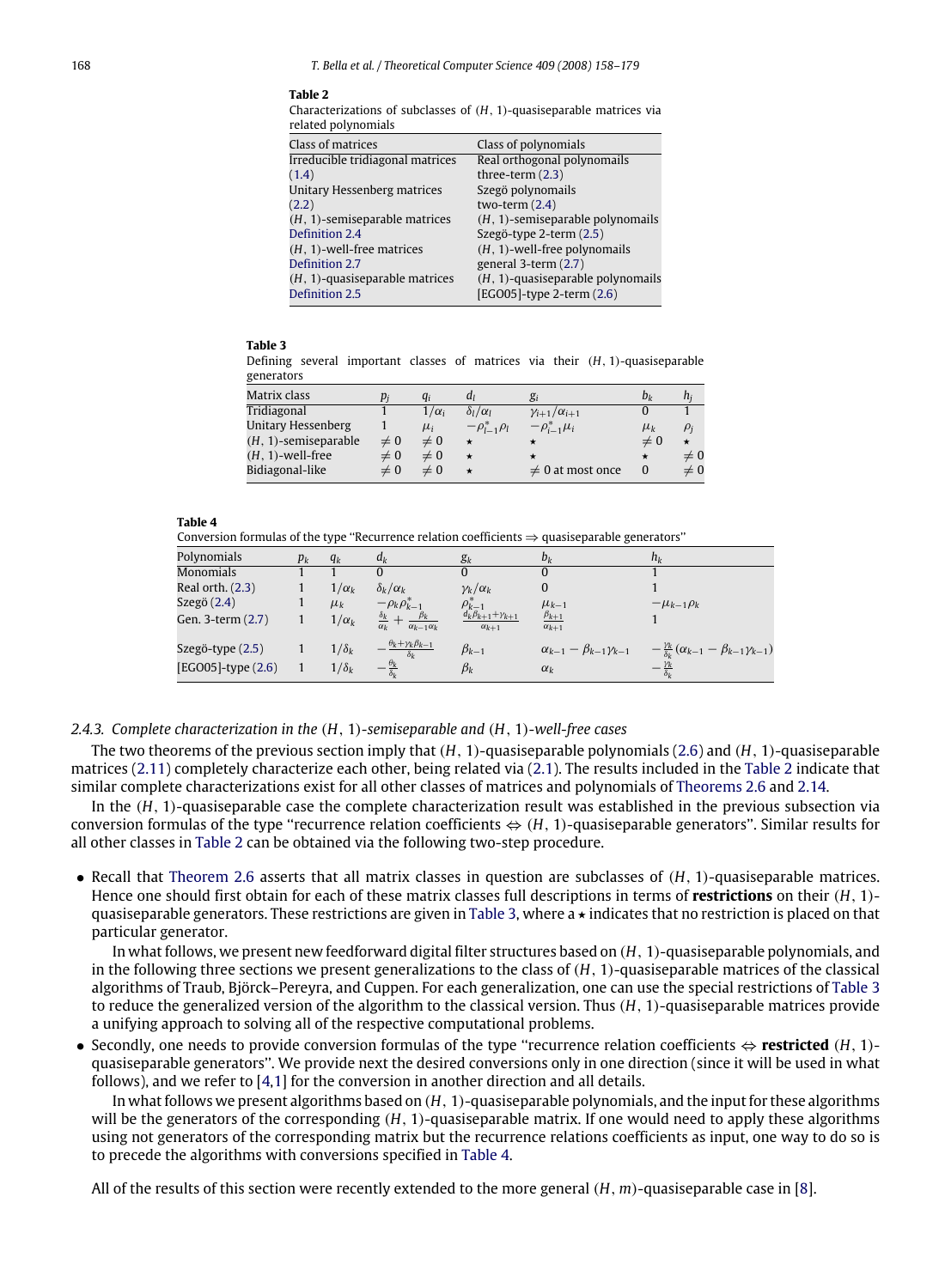<span id="page-12-2"></span>

<span id="page-12-3"></span>

<span id="page-12-4"></span>**Fig. 2.** Markel-Grey filter structure: Signal flow graph to realize the Szegö polynomials using two-term recurrence relations [\(2.4\)](#page-8-0).

# <span id="page-12-0"></span>**3. New quasiseparable digital filter structures**

# *3.1. Filter structures and the Markel–Grey filter structure*

Complementing the algebraic descriptions of polynomials, particularly those determined by sparse recurrence relations, one can consider the corresponding signal flow graphs. Briefly, the goal is to build a device to implement, or realize, a polynomial, using devices that implement the algebraic operations of polynomial addition, multiplication by *x*, and scalar multiplication. These building blocks are shown next in [Table](#page-12-2) [5.](#page-12-2)

<span id="page-12-1"></span>As an example, an easy way to implement a polynomial expressed in the monomial basis by the coefficients {*P*0, *P*1, *P*2, *P*3} via

$$
p(x) = P_0 + P_1 x + P_2 x^2 + P_3 x^3 \tag{3.13}
$$

by a signal flow graph is shown in [Fig.](#page-12-3) [1.](#page-12-3)

An important result in signal processing is the *Markel–Grey* filter design, which realizes polynomials using the Szegö polynomials as a basis. The filter design uses the two-term recurrence relations [\(2.4\)](#page-8-0), which gives the ladder structure shown in [Fig.](#page-12-4) [2.](#page-12-4)

In view of [Theorem](#page-8-5) [2.14,](#page-8-5) it is natural to consider the generalized filter structures of the next section.

#### *3.2. New filter structures*

We obtained the following generalizations of the important Markel–Grey filter structure. Specifically, the recurrence relations [\(2.5\)](#page-8-2) can be realized by the *semiseparable filter structure* depicted in [Fig.](#page-13-1) [3,](#page-13-1) and the recurrence relations [\(2.6\)](#page-8-3) lead to the *quasiseparable filter structure*, depicted in [Fig.](#page-13-2) [4.](#page-13-2)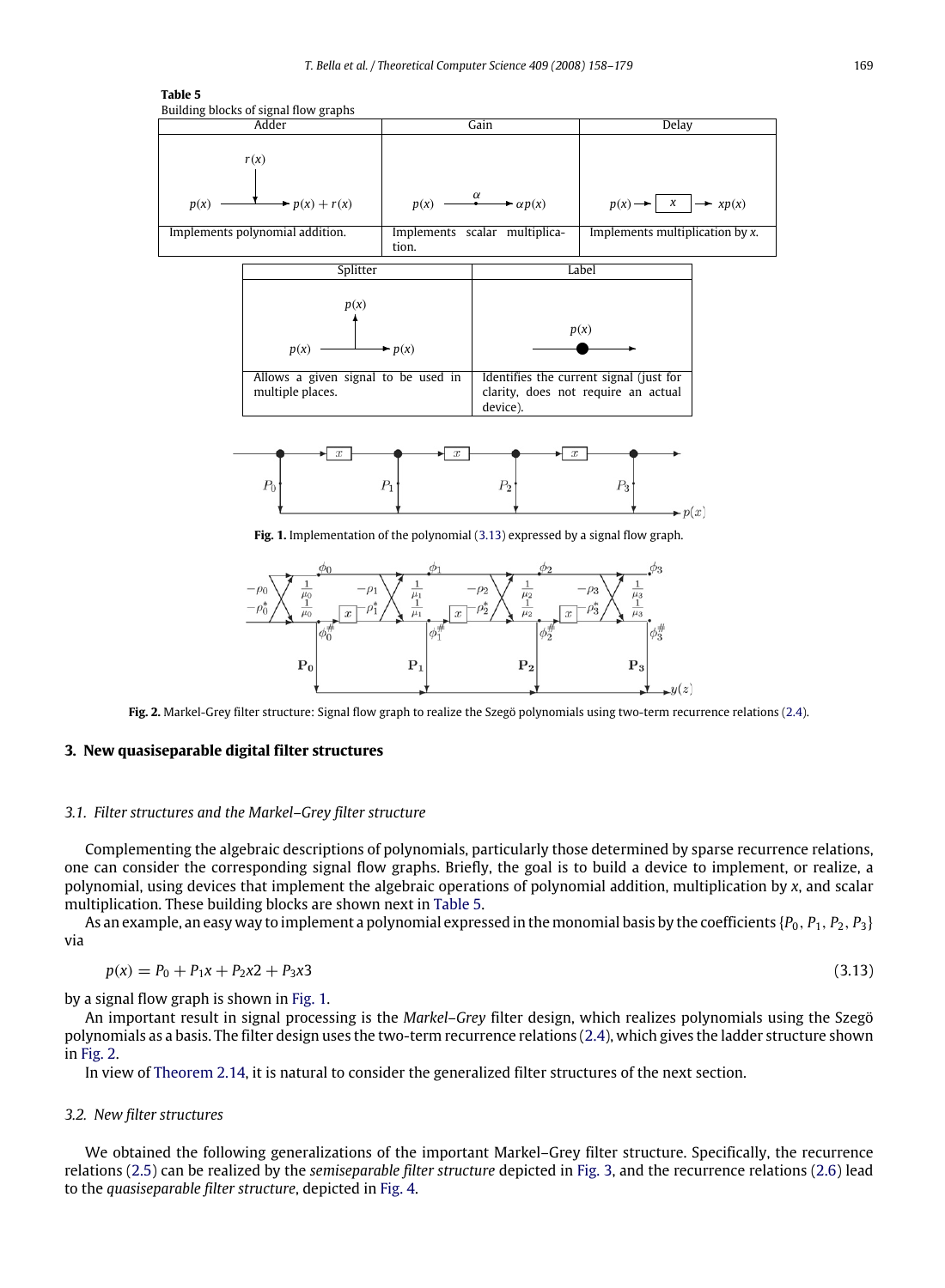<span id="page-13-1"></span>

<span id="page-13-2"></span>**Fig. 3.** Semiseparable filter structure: Signal flow graph to realize polynomials *R* satisfying Szegö-type recurrence relations [\(2.5\)](#page-8-2).



**Fig. 4.** Quasiseparable filter structure: Signal flow graph for polynomials *R* using [EGO05]-type recurrence relations [\(2.6\)](#page-8-3).

**Remark 3.1.** The quasiseparable filter structure is a single filter structure that can realize both real orthogonal polynomials and Szegö polynomials, as well as the more general case of (*H*, 1)-quasiseparable sequences. Such a single implementation allows, among other things, a device to be built that can realize both real orthogonal polynomials and Szegö polynomials without the need for multiple devices.

The essential tools in deriving the results of the previous sections are (*H*, 1)-quasiseparable matrices and their connections to (*H*, 1)-quasiseparable polynomials and the corresponding recurrence relations. In the next section, we give more details about this relationship.

# <span id="page-13-0"></span>**4. Fast Björck–Pereyra linear sequence solver**

### *4.1. Classical Björck–Pereyra algorithm and its extensions*

The problem of solving Vandermonde linear systems, systems  $V(x)a = f$  with

<span id="page-13-5"></span>
$$
V(x) = \begin{bmatrix} 1 & x_1 & x_1^2 & \cdots & x_1^{n-1} \\ \vdots & \vdots & \vdots & & \vdots \\ 1 & x_n & x_n^2 & \cdots & x_n^{n-1} \end{bmatrix},
$$
(4.1)

is classical, with applications in interpolation, coding theory, etc. It is known that Vandermonde matrices are extremely ill-conditioned [\[53\]](#page-22-32), and hence solving linear systems involving *V*(*x*) using Gaussian elimination (GE) can result in **(i)** loss of forward accuracy. Additionally, GE needs **(ii)** large *n* 2 storage, and **(iii)** it is expensive, using O(*n* 3 ) flops. In 1970, Björck and Pereyra introduced a fast algorithm for solving Vandermonde linear systems which was better than GE in every sense. **(i)** It often resulted in perfectly accurate solutions [\[10\]](#page-21-5), **(ii)** it needs only  $\mathcal{O}(n)$  storage, and **(iii)** it is fast, using only  $\mathcal{O}(n^2)$ flops.<sup>[5](#page-13-3)</sup> The Björck–Pereyra algorithm is based on the following factorization of the inverse of a Vandermonde matrix:

<span id="page-13-4"></span>
$$
V(x)^{-1} = U_1 \cdots U_{n-1} \cdot L_{n-1} \cdots L_1,\tag{4.2}
$$

with certain **bidiagonal** matrices *Uk*, *Lk*. The exact form of these bidiagonal matrices is not important at the moment, we only mention that their entries need not be computed; they are readily available in terms of the nodes  $\{x_i\}$  defining  $V(x)$ . Björck and Pereyra used [\(4.2\)](#page-13-4) to compute  $a=(V(x))^{-1}f$  very efficiently. Indeed, the bidiagonal structure of  $U_k$ ,  $L_k$  obviously implies that only  $\mathcal{O}(n^2)$  operations are needed. Further, since the entries of  $U_k$ ,  $L_k$  are readily defined by { $x_i$ }, only  $\mathcal{O}(n)$ storage is needed.

<span id="page-13-3"></span><sup>5</sup> It is easy to solve a Vandermonde system in O(*<sup>n</sup>* log *<sup>n</sup>*) flops but such *superfast* algorithms are typically totally inaccurate already for 15 × 15 matrices.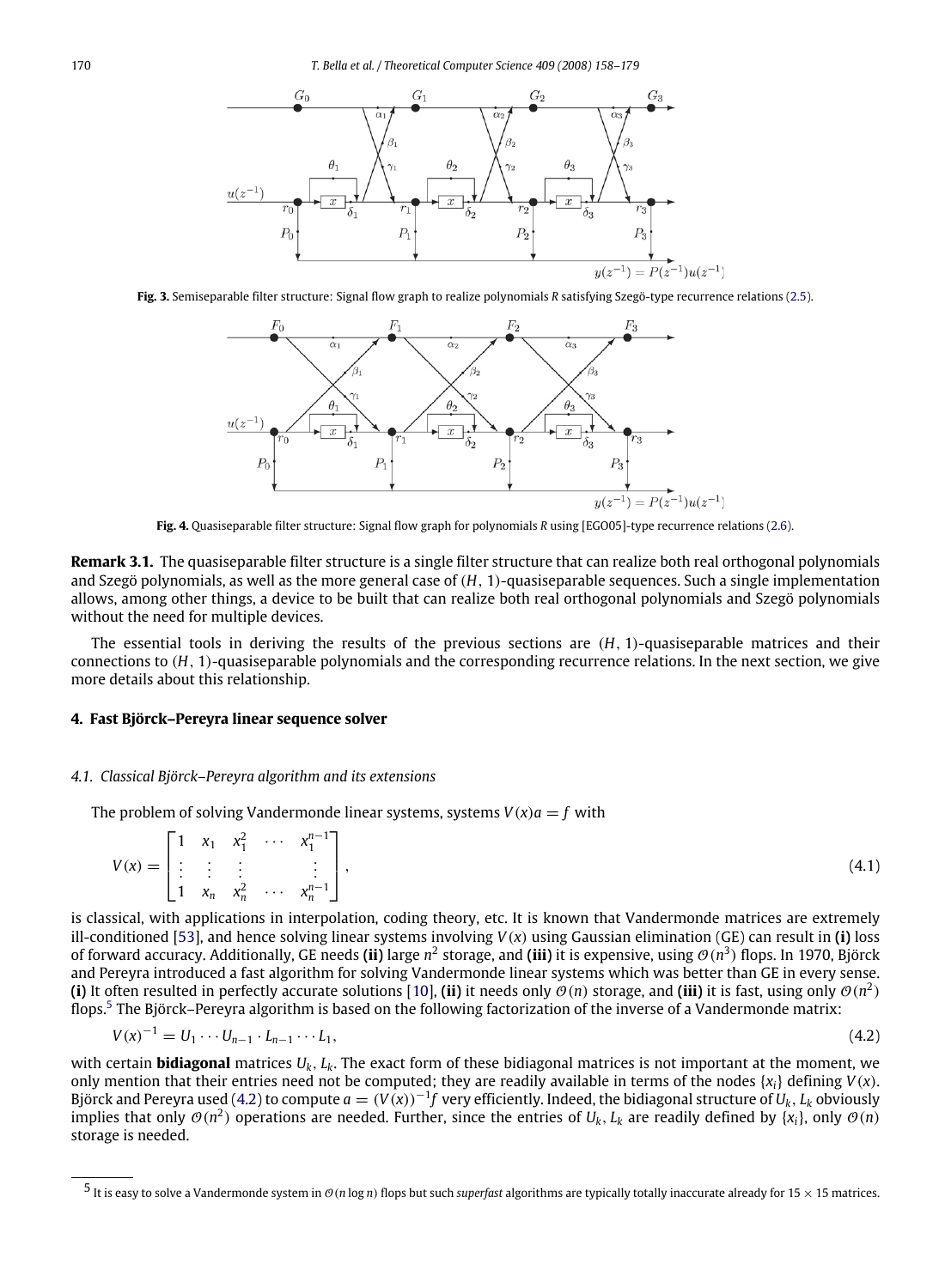<span id="page-14-2"></span><span id="page-14-1"></span>

| Previous work. Fast $O(n^2)$ polynomial–Vandermonde solvers |                                                |
|-------------------------------------------------------------|------------------------------------------------|
| Polynomial sequence $R = \{r_k(x)\}\$                       | Fast $\mathcal{O}(n^2)$ linear system solver   |
| Monomials                                                   | Björck-Pereyra [10]                            |
| Chebyshev polynomials                                       | Reichel-Opfer [49]                             |
| Real orthogonal (three-term) polynomials                    | Higham [31]                                    |
| Szegö polynomials                                           | Bella-Eidelman-Gohberg-Koltracht-Olshevsky [2] |
|                                                             |                                                |

The speed and accuracy of the classical Bjorck-Pereyra algorithm attracted much attention, and as a result the algorithm has been generalized to several special cases of polynomial–Vandermonde matrices of the form

$$
V_R(x) = \begin{bmatrix} r_0(x_1) & r_1(x_1) & \cdots & r_{n-1}(x_1) \\ \vdots & \vdots & & \vdots \\ r_0(x_n) & r_1(x_n) & \cdots & r_{n-1}(x_n) \end{bmatrix},
$$
\n(4.3)

namely to those specified in [Table](#page-14-1) [6.](#page-14-1)

**Table 6**

The algorithms of [\[49,](#page-22-33)[31](#page-22-34)[,2\]](#page-21-1) are not generalizations of the original Björck–Pereyra [\[10\]](#page-21-5) algorithm but analogs of it.

#### *4.2. A true generalization. New Björck–Pereyra-type algorithm for quasiseparable–Vandermonde matrices*

A new Björck–Pereyra-type algorithm, obtained recently in [\[3,](#page-21-6)[1\]](#page-21-3), uses the superclass of *quasiseparable* polynomials and hence it is a generalization of all of previous work listed in [Table](#page-14-1) [6.](#page-14-1) The new algorithm is based on the following theorem.

**Theorem 4.1.** Let  $V_R(x)$  be a polynomial–Vandermonde matrix of the form [\(4.3\)](#page-14-2) for a sequence of (*H*, 1)*-quasiseparable* polynomials R given by the generators  $\{p_i, q_i, d_l, g_i, b_k, h_i\}$  of the corresponding  $(H, 1)$ -quasiseparable matrix A in [\(2.11\)](#page-10-1). Then

<span id="page-14-3"></span>
$$
V_R(x)^{-1} = U_1 \cdot \left[ \begin{array}{c|c} I_1 & \overline{U_2} \\ \hline & \overline{U_2} \end{array} \right] \cdots \left[ \begin{array}{c|c} I_{n-2} & \overline{U_{n-1}} \\ \hline & \overline{U_{n-1}} \end{array} \right] \cdot \left[ \begin{array}{c|c} I_{n-2} & \overline{U_{n-1}} \\ \hline & \overline{L_{n-1}} \end{array} \right] \cdots \left[ \begin{array}{c|c} I_1 & \overline{L_2} \\ \hline & \overline{L_2} \end{array} \right] \cdot L_1,\tag{4.4}
$$

$$
U_{k} = \begin{bmatrix} \frac{1}{\alpha_{0}} \\ 0 \\ \vdots \\ 0 \end{bmatrix} A_{(n-k)\times(n-k)} - x_{k}I \\ \vdots \\ 0 \cdots 0 \cdots 0 \frac{1}{\alpha_{n-k}} \end{bmatrix}, \qquad L_{k} = \begin{bmatrix} 1 & & & & \\ & \frac{1}{x_{k+1} - x_{k}} & & & \\ & & \ddots & \\ & & & \frac{1}{x_{n} - x_{k}} \end{bmatrix} \begin{bmatrix} 1 & & & \\ -1 & 1 & & \\ \vdots & & \ddots & \\ -1 & & & 1 \end{bmatrix}, \qquad (4.5)
$$

where  $A_{(n-k)\times(n-k)}$  is the leading  $(n-k)\times(n-k)$  submatrix of A in [\(2.11\)](#page-10-1), and  $\alpha_0=r_0(x)$  and for  $k>0$  the number  $\alpha_k$  is the *ratio of the leading coefficients of*  $r_k(x)$  *and*  $r_{k-1}(x)$ *.* 

**Remark 4.2.** The overall cost for solving  $V_R(x)a = f$  via [\(4.4\)](#page-14-3) is  $\mathcal{O}(n^2)$  operations, since matrices  $L_k$ ,  $U_k$  can be multiplied by a vector in  $\mathcal{O}(n)$  operations each. For  $L_k$  it follows immediately from its sparsity. For  $U_k$  the linear cost of matrix-vector multiplication is possible thanks to the quasiseparable structure of its block *A*(*n*−*k*)×(*n*−*k*) , see, e.g., [\[3,](#page-21-6)[1\]](#page-21-3) for details.

At first glance, the  $\mathcal{O}(n^2)$  complexity may not seem optimal. As we mentioned, however, even for the well-studied simplest Vandermonde matrices in [\(4.1\)](#page-13-5), all known algorithms with lower complexity are quite inaccurate in numerical computations over  $\mathbb R$  and  $\mathbb C$  (although in applications over finite fields they make perfect sense).

<span id="page-14-4"></span>**Remark 4.3.** The input of the new algorithm based on [\(4.4\)](#page-14-3) is a set of generators of the corresponding (*H*, 1)-quasiseparable matrix *A* in [\(2.11\)](#page-10-1). Hence it includes, as special cases, all the algorithms listed in [Table](#page-14-1) [6.](#page-14-1) Indeed, in order to specify the new algorithm to a particular special case, one needs just to use its special generators listed in [Table](#page-11-2) [3.](#page-11-2) Furthermore, in the case where the polynomials  $\{r_k(x)\}$  involved in [\(4.3\)](#page-14-2) are given not by a generator, but by any of the recurrence relations of Section [2.3,](#page-8-1) one can simply precede the algorithm with the conversions of [Table](#page-11-3) [4.](#page-11-3)

# <span id="page-14-0"></span>**5. Fast Traub-like inversion algorithm**

#### *5.1. The classical Traub algorithm and its extensions*

As mentioned in the previous section, numerical computations with classical Vandermonde matrices in [\(4.1\)](#page-13-5) can be problematic due to their large condition numbers [\[53\]](#page-22-32), and the problem of inversion of such matrices using Gaussian elimination suffers from the same problems as described in the previous section for solving linear systems. Gaussian elimination **(i)** cannot provide forward accuracy, and **(ii)** is expensive, requiring  $O(n^3)$  flops.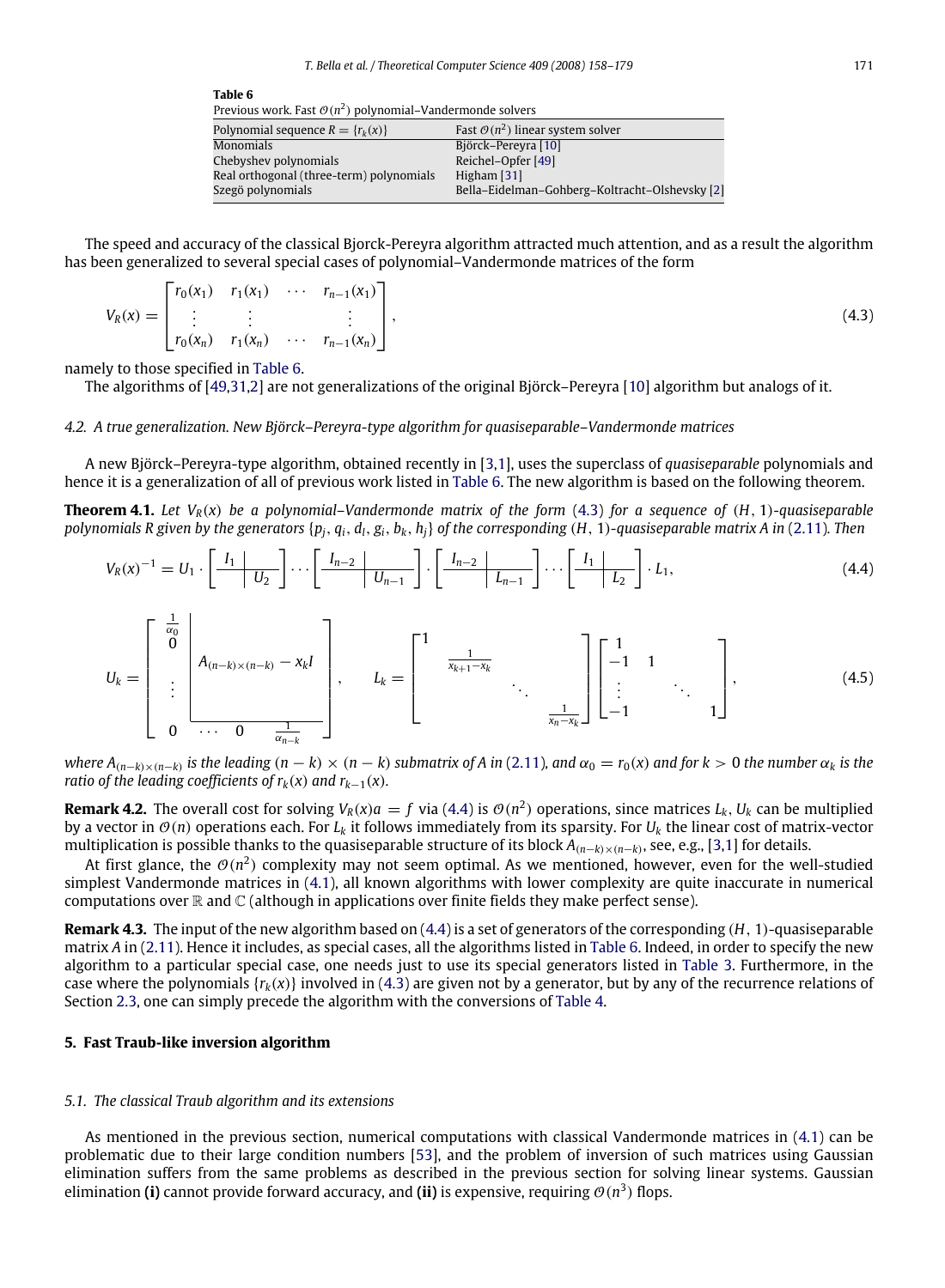<span id="page-15-0"></span>

| Table 7                     |                                             |
|-----------------------------|---------------------------------------------|
| Previous work               |                                             |
| Polynomial system $R$       | Fast $\mathcal{O}(n^2)$ inversion algorithm |
| <b>Monomials</b>            | Traub [52]                                  |
| Chebyshev polynomials       | Gohberg-Olshevsky [27]                      |
| Real orthogonal polynomials | Calvetti-Reichel [16]                       |
| Szegö polynomials           | Olshevsky [40,41]                           |
|                             |                                             |

|  |  | Fast $\mathcal{O}(n^2)$ inversion algorithms. |
|--|--|-----------------------------------------------|
|--|--|-----------------------------------------------|

There is a fast Traub algorithm [\[52\]](#page-22-35) that computes the entries of  $V(x)^{-1}$  in only  $\mathcal{O}(n^2)$  operations, but it is known to be inaccurate as well. Fortunately, it was observed in [\[28\]](#page-22-38) that a minor modification of the original Traub algorithm typically results in a very good forward accuracy.

The Traub algorithm has been generalized to polynomial–Vandermonde matrices of the form [\(4.3\)](#page-14-2), namely to those specified in [Table](#page-15-0) [7.](#page-15-0)

The algorithms of [\[27](#page-22-36)[,16,](#page-22-37)[40\]](#page-22-29) are not generalizations of the original Traub [\[52\]](#page-22-35) algorithm but its analogs.

# *5.2. A true generalization. New Traub-type algorithm for quasiseparable-Vandermonde matrices*

<span id="page-15-3"></span>typical terms

A new Traub-type algorithm, obtained recently in [\[7](#page-21-7)[,1\]](#page-21-3), uses the superclass of *quasiseparable* polynomials and hence it is a generalization of all of previous work listed in [Table](#page-15-0) [7.](#page-15-0) The new algorithm is based on the following theorem.

**Theorem 5.1.** Let  $V_R(x)$  be a polynomial–Vandermonde matrix of the form [\(4.3\)](#page-14-2) for a sequence of (*H*, 1)*-quasiseparable* polynomials  $R = {r_k(x)}$  given by the generators  ${p_i, q_i, d_i, g_i, b_k, h_i}$  of the corresponding (H, 1)-quasiseparable matrix A in [\(2.11\)](#page-10-1)*. Then*

<span id="page-15-2"></span><span id="page-15-1"></span>
$$
V_R(x)^{-1} = \tilde{I} \cdot V_R^T(x) \cdot \text{diag}(c_1, \dots, c_n), \tag{5.1}
$$

*where*

$$
\tilde{I} = \begin{bmatrix} 0 & \cdots & 0 & 1 \\ \vdots & \ddots & 1 & 0 \\ 0 & \cdots & \ddots & \vdots \\ 1 & 0 & \cdots & 0 \end{bmatrix}, \qquad c_i = \prod_{\substack{k=1 \\ k \neq i}}^n (x_k - x_i)^{-1}, \tag{5.2}
$$

*and*  $\widehat{R} = \{ \widehat{r}_k(x) \}$  *(defining the matrix*  $V_{\widehat{R}}(x)$  in [\(5.1\)](#page-15-1)) is the sequence of what are called the associated (or generalized Horner) *nolynomials that satisfy the following recurrence relations: polynomials that satisfy the following recurrence relations:*

$$
\left[\frac{\widehat{F}_k(x)}{\widehat{r}_k(x)}\right] = \frac{1}{q_{n-k}p_{n-k+1}} \left[\begin{array}{cc} p_{n-k+1}q_{n-k+1}b_{n-k+1} & -p_{n-k+1}h_{n-k+1} \ -q_{n-k+1}g_{n-k+1} & x - d_{n-k+1} \end{array}\right] \left[\frac{\widehat{F}_{k-1}(x)}{\widehat{r}_{k-1}(x)}\right] + \left[\begin{array}{c} 0 \ -p_{n-k}g_{n-k} \ -q_{n-k}g_{n-k+1}g_{n-k+1} & x - d_{n-k+1} \end{array}\right] \tag{5.3}
$$

*where the coefficients P<sup>k</sup> are defined by*

$$
\prod_{k=1}^{n} (x - x_k) = P_0 r_0(x) + P_1 r_1(x) + \dots + P_{n-1} r_{n-1}(x) + P_n r_n(x).
$$
\n(5.4)

**Remark 5.2.** The overall cost for computing  $V_R(x)^{-1}$  via [\(5.1\)](#page-15-1) is  $\mathcal{O}(n^2)$  operations. Indeed,  $\tilde{l}$  is just a permutation, and the diagonal matrix diag( $c_1, \ldots, c_n$ ) can be formed via [\(5.2\)](#page-15-2) in 1.5 $n^2$  operations. Hence the cost of inversion is dominated by forming the matrix *V*<sub>R</sub>, which is a polynomial Vandermonde matrix of the form [\(4.3\)](#page-14-2), but with associated (generalized<br>Herner) polynomials (x (y)) in place of the eriginal (x (y)), Since [7.1] centains an  $\mathcal{O}(n^2)$  alg Horner) polynomials  $\{\hat{f}_k(x)\}$  in place of the original  $\{r_k(x)\}$ . Since [\[7,](#page-21-7)[1\]](#page-21-3) contains an  $\mathcal{O}(n^2)$  algorithm for computing  $P_k$ 's, the properties of  $\mathcal{O}(n^2)$  for  $\mathcal{O}(n^2)$  original  $\mathcal{O}(n^2)$  original subj the recurrence relations [\(5.3\)](#page-15-3) allow us to form the matrix  $V_{\hat{R}}$  in  $\mathcal{O}(n^2)$  operations which results in the overall cost of  $\mathcal{O}(n^2)$ <br>consections for the optical describing operations for the entire algorithm.

**Remark 5.3.** As in [Remark](#page-14-4) [4.3,](#page-14-4) note that the input of the new algorithm based on [\(5.1\)](#page-15-1) is a set of generators of the corresponding (*H*, 1)-quasiseparable matrix *A* in [\(2.11\)](#page-10-1). Hence it includes, as special cases, all the algorithms listed in [Table](#page-15-0) [7.](#page-15-0) Indeed, in order to specify the new algorithm to a particular special case, one needs just to use its special generators listed in [Table](#page-11-2) [3.](#page-11-2)

To apply the algorithm when the polynomials  $\{r_k(x)\}$  involved in [\(4.3\)](#page-14-2) are given not by a generator, but by any of the recurrence relations of Section [2.3,](#page-8-1) one can simply precede the new Traub-type algorithm by using the conversions of [Table](#page-11-3) [4.](#page-11-3)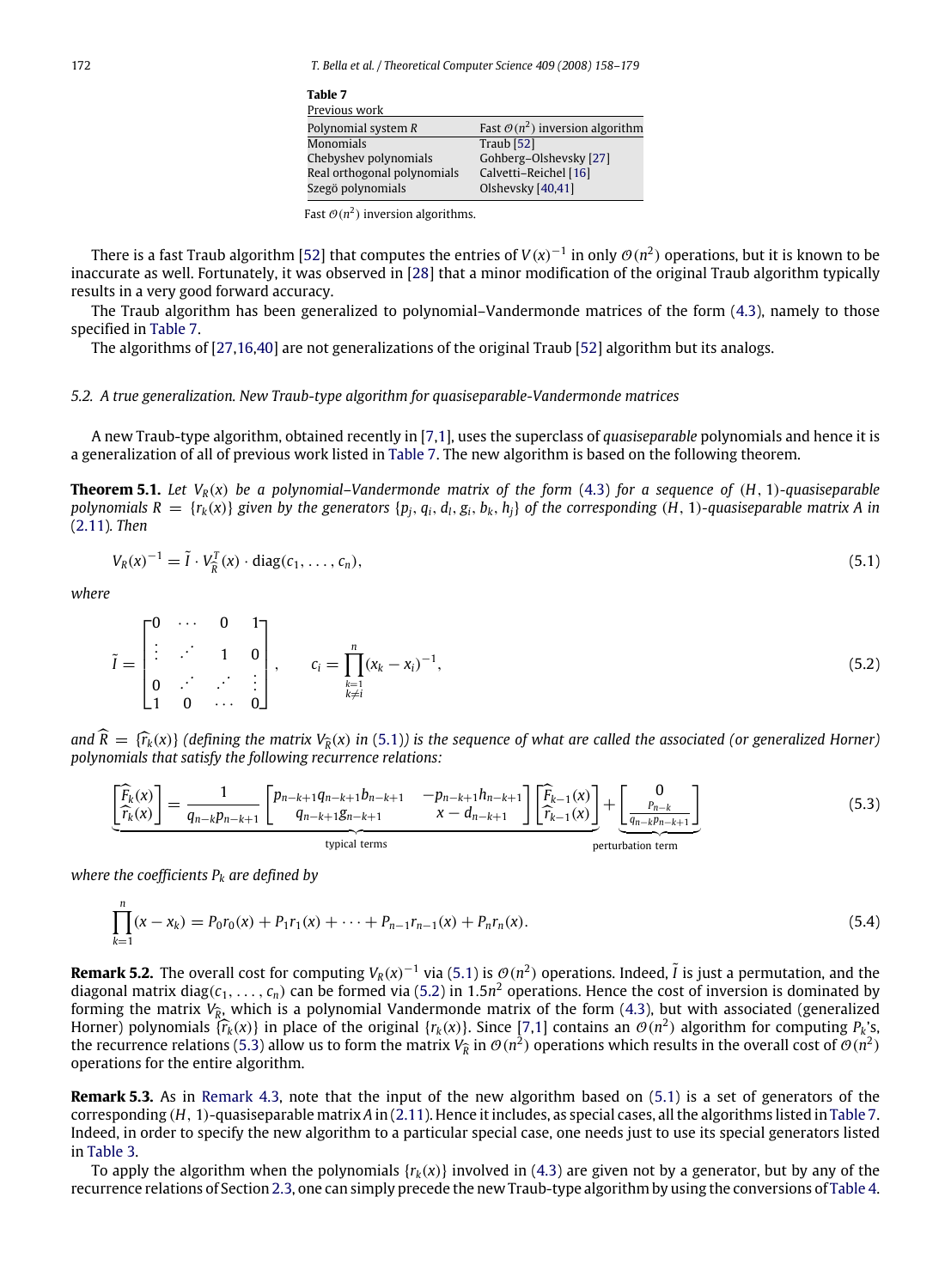**Remark 5.4.** Comparing the recurrent relations [\(2.12\)](#page-10-2) for the original (*H*, 1)-quasiseparable polynomials  $\{r_k(x)\}$  (involved in *V*<sub>*R*</sub>(*x*)) with the recurrent relations [\(5.3\)](#page-15-3) for the associated polynomials  $\{\hat{r}_k(x)\}$  (needed to form *V<sub>R</sub>*(*x*)<sup>-1</sup>) we see the following two differences (i) The relations (5.3) have almost the same form as ( following two differences. **(i)** The relations [\(5.3\)](#page-15-3) have almost the same form as [\(2.12\)](#page-10-2), but they flip the order of indexing generators. **(ii)** As opposed to [\(2.12\)](#page-10-2) the relations [\(5.3\)](#page-15-3) contain a certain ''perturbation term''.

In fact, along with [\(5.3\)](#page-15-3) one can find in [\[7](#page-21-7)[,1\]](#page-21-3) two more versions of the new Traub-like algorithm. The version based on [\(5.3\)](#page-15-3) can be called [EGO05]-type version since [\(5.3\)](#page-15-3) is a perturbed counterpart of the [EGO05]-type relations [\(2.12\)](#page-10-2). The two other versions in [\[7](#page-21-7)[,1\]](#page-21-3) are based on perturbed counterparts of Szegö-type and of general three-term recurrence relations. As opposed to the algorithm based on [\(5.3\)](#page-15-3), the two other versions can be used under certain (mild) limitations.

Finally, the Traub-like algorithm described in this section has been recently extended to the more general (*H*, *m*) quasiseparable case in [\[5,](#page-21-8)[1\]](#page-21-3).

#### <span id="page-16-0"></span>**6. Eigenvalue problems: QR algorithms**

#### *6.1. Motivation*

It is customary to compute the eigendecomposition of a symmetric matrix in two steps: **(i)** reduce the matrix to a similar tridiagonal matrix by means of Householder transformations (unitary reflections); **(ii)** run the QR algorithm on this tridiagonal matrix. For a given (or reduced in step (i)) matrix  $A^{(1)}$  one computes the QR factorization  $A^{(1)}-\sigma_1I=$  QR (where *Q* is orthogonal and *R* is upper triangular). The next iterant  $A^{(2)} = RQ + \sigma_1 I$  is obviously similar to  $A^{(1)}$ . It is well-known (see, e.g., [\[51\]](#page-22-10) and the references therein) that with the right choice of shifts  $\sigma_k$  the sequence { $A^{(k)}$ } rapidly converges to a diagonal matrix thus providing the desired eigenvalues. The point is that the tridiagonal structure of  $A^{(1)}$  is preserved, under QR iterations which makes the above scheme fast and practical.

This process has been recently generalized to semiseparable matrices in [\[9,](#page-21-0)[11](#page-21-9)[,54,](#page-22-39)[55\]](#page-22-40); but again, these methods are not generalizations of the classical tridiagonal version, rather its analogs. The QR iteration algorithm for arbitrary order symmetric quasiseparable matrices was derived in [\[21\]](#page-22-41) (non-Hessenberg quasiseparable matrices will be defined below). As opposed to its predecessors, the algorithm of [\[21\]](#page-22-41) is a true generalization of the classical tridiagonal QR iteration algorithms as well as of its semiseparable counterparts.

In this section we **(i)** describe how to precede the QR iteration algorithm of [\[21\]](#page-22-41) with a method of reduction of a general symmetric matrix to a quasiseparable form (that admits, similarly to tridiagonal matrices, sparse generator representations). Two comments are due. First, there is a freedom in this reduction method. Hence, there is, in fact, a ''family'' of quasiseparable matrices that can be obtained as a result, all similar to the original matrix. One member of this family is simply the ''good old'' tridiagonal matrix, indicating that our reduction scheme is a true generalization of the classical Householder method. Secondly, as we will see in a moment, the structure of the reduced matrix can be better captured not by a general quasiseparable representation, but rather by a more flexible *out-of-band quasiseparable* representation. The latter option allows one to decrease the order of quasiseparability and hence to reduce the required storage. **(ii)** We observe that (similarly to tridiagonal structure) the *out-of-band quasiseparable* structure is inherited under QR iterations. This observation was exploited in [\[6](#page-21-10)[,1\]](#page-21-3) to derive a generalization of the algorithm of [\[21\]](#page-22-41) that applies to the more general out-of-band quasiseparable matrices.

This seems to be currently the most general algorithm of this type. Once again, the overall algorithm has a freedom in choosing certain parameters, so that it is actually a family of algorithms that included the classical Householder QR algorithm as a special case.

#### <span id="page-16-1"></span>*6.2. Reduction to tridiagonal form via Householder reflections*

Before describing this new approach, we give a brief overview of the classical reduction to tridiagonal form. Recall that for any two nonzero, distinct vectors  $x, y \in \mathbb{C}^n$ , there exists a Householder reflection P such that  $Px = \alpha y$  for some constant  $\alpha$ , and  $P = P^{-1}$ . In particular, for any vector *x*, one can always find a matrix P such that

$$
Px = \begin{bmatrix} \alpha \\ 0 \\ \vdots \\ 0 \end{bmatrix}
$$

for some  $\alpha$ . This fact can be used to reduce a given symmetric matrix to a similar tridiagonal matrix, implementing (i) above. We illustrate the reduction on the following  $4 \times 4$  example:

$$
A = \begin{bmatrix} a_{11} & a_{21} & a_{31} & a_{41} \\ a_{21} & & & \\ a_{31} & & A_1 & \\ a_{41} & & & \end{bmatrix}.
$$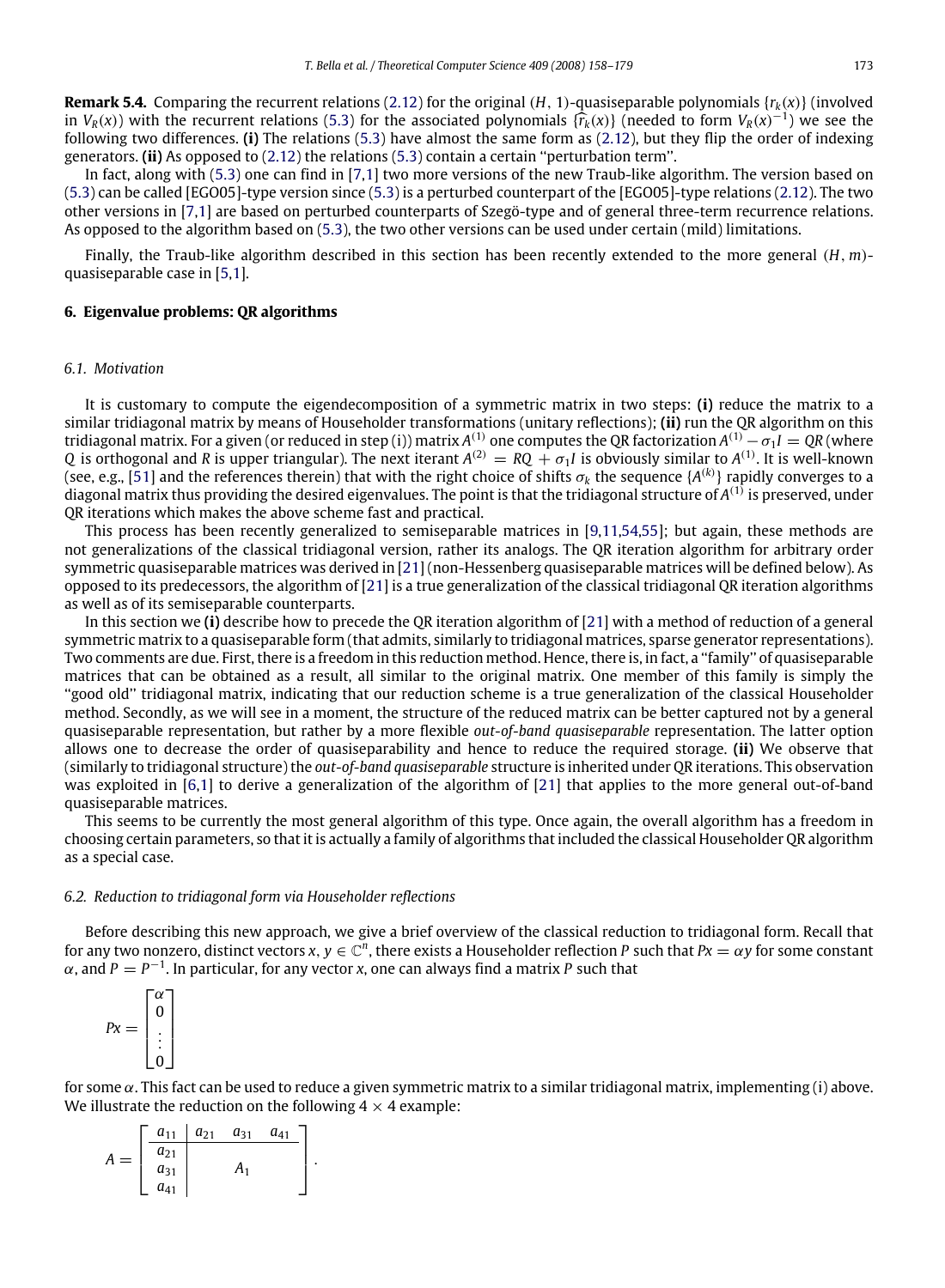Let  $P_1$  be such that

<span id="page-17-0"></span>
$$
P_1 \begin{bmatrix} a_{21} \\ a_{31} \\ a_{41} \end{bmatrix} = \begin{bmatrix} \star \\ 0 \\ 0 \end{bmatrix},\tag{6.1}
$$

and then since *A* is symmetric, we have

$$
\left[\begin{array}{c|c} 1 & 0 \\ \hline 0 & P_1 \end{array}\right] \left[\begin{array}{c|c} a_{11} & a_{21} & a_{31} & a_{41} \\ a_{21} & & A_1 \\ a_{41} & & A_1 \end{array}\right] \left[\begin{array}{c|c} 1 & 0 \\ \hline 0 & P_1 \end{array}\right] = \left[\begin{array}{c|c} a_{11} & \star & 0 & 0 \\ \star & & & \\ 0 & & P_1A_1P_1 \\ 0 & & & \end{array}\right],
$$

and repeating this procedure on *P*1*A*1*P*1, one gets a symmetric tridiagonal matrix that is similar to the original symmetric matrix *A*.

We suggest a similar approach, but instead of a reduction to tridiagonal form, we give a reduction to a slightly modified version of quasiseparable matrices for which this structure is particularly suited.

# *6.3. Reduction to (out-of-band) quasiseparable form*

In this section we start with considering a more general class of quasiseparable matrices than (*H*, 1)-quasiseparable matrices defined in [Definition](#page-6-2) [2.5.](#page-6-2)

<span id="page-17-2"></span>**Definition 6.1** (*Quasiseparable Matrices*). A matrix *A* is called  $(n_L, n_U)$ -quasiseparable if

 $max(rankA_{21}) = n_L$ , and  $max(rankA_{12}) = n_U$ ,

where the maximum is taken over all symmetric partitions of the form

$$
A = \left[\begin{array}{c|c}\n* & A_{12} \\
\hline\nA_{21} & * \n\end{array}\right].
$$

We next show how the scheme of Section [6.2](#page-16-1) can be modified to reduce any symmetric matrix to a quasiseparable matrix. Consider again the  $4 \times 4$  example

$$
A = \begin{bmatrix} a_{11} & a_{21} & a_{31} & a_{41} \\ a_{21} & a_{22} & a_{32} & a_{42} \\ \hline a_{31} & a_{32} & A_1 \end{bmatrix}.
$$

As opposed to  $(6.1)$ , let us choose a matrix  $P_2$  such that

$$
P_2\left(\begin{bmatrix}a_{31}\\a_{41}\end{bmatrix}-\begin{bmatrix}a_{32}\\a_{42}\end{bmatrix}\right)=\begin{bmatrix}\star\\0\end{bmatrix},\end{bmatrix}
$$

and hence

$$
P_2\begin{bmatrix} a_{31} \\ a_{41} \end{bmatrix} = \begin{bmatrix} \star \\ \widetilde{a} \end{bmatrix}, \qquad P_2\begin{bmatrix} a_{32} \\ a_{42} \end{bmatrix} = \begin{bmatrix} \star \\ \widetilde{a} \end{bmatrix};
$$

that is, the two products differ only in their first entry. Then, similar to above, we have

$$
\begin{bmatrix}\nI_2 & 0 \\
0 & P_2\n\end{bmatrix}\n\begin{bmatrix}\na_{11} & a_{21} & a_{31} & a_{41} \\
a_{21} & a_{22} & a_{32} & a_{42} \\
a_{31} & a_{32} & A_1\n\end{bmatrix}\n\begin{bmatrix}\nI_2 & 0 \\
0 & P_2\n\end{bmatrix} = \n\begin{bmatrix}\na_{11} & a_{21} & \star & \tilde{a}^T \\
a_{21} & a_{22} & \star & \tilde{a}^T \\
\hline\n\tilde{a} & \tilde{a} & P_2A_1P_2\n\end{bmatrix} = \n\begin{bmatrix}\na_{11} & a_{21} & \star & \tilde{a}^T \\
a_{21} & a_{22} & \star & \tilde{a}^T \\
\hline\n\tilde{a} & \tilde{a} & P_2A_1P_2\n\end{bmatrix} = \n\begin{bmatrix}\na_{11} & a_{21} & \star & \tilde{a}^T \\
a_{21} & a_{22} & \star & \tilde{a}^T \\
\hline\n\tilde{a} & \tilde{a} & P_2A_1P_2\n\end{bmatrix}.
$$
\n
$$
(1, 1)-\text{out-of-band quasisparable matrix}
$$

<span id="page-17-1"></span>(6.2)

The above reduction step creates a dependence relation in the first and second rows, above the diagonal, and similarly in the first and second columns below it. In other words, the top-right and lower-left blocks of the first symmetric partition are low rank. Continuing in this fashion does not destroy this dependence, and results in a quasiseparable matrix. Two remarks are due.

**Remark 6.2.** We emphasize at this point that the classical reduction to tridiagonal is but a special case of the reduction described herein. Preceding what is described in this subsection with a Householder reflection *P*<sup>1</sup> of [\(6.1\)](#page-17-0) (i.e., the one zeroing out the first column below the first two elements), the algorithm reduces precisely to tridiagonal form. Thus, we have described a family of reductions (parameterized by the choice of *P*1, which can be arbitrary), one of which is the classical reduction to tridiagonal form.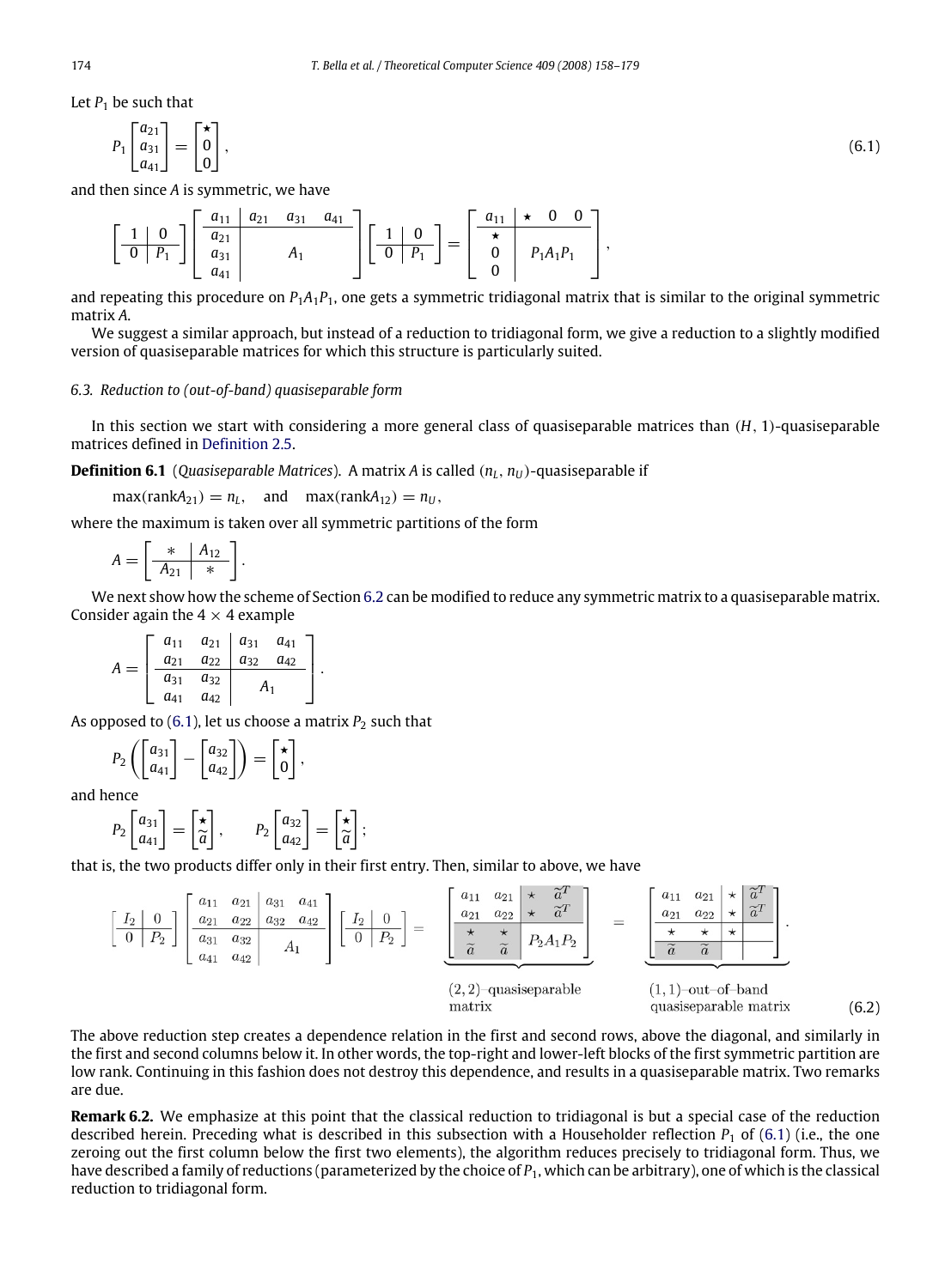**Remark 6.3.** Secondly, depending on partitioning the matrix in [\(6.2\)](#page-17-1) one obtains off-diagonal blocks of different ranks. Specifically, the highlighted off-diagonal blocks of the left matrix in [\(6.2\)](#page-17-1) clearly have rank at most two. On the other side, with a different partitioning, the matrix on the right has highlighted blocks of rank one. As we shall see in a moment, it is attractive to manipulate with blocks of lower ranks which motivates the definition given next.

**Definition 6.4** (*Out–of–Band Quasiseparable Matrices*). A matrix *A* is called out-of-band  $(n_l, n_l)$ -quasiseparable (with a bandwith  $(2k - 1)$ ) if max(rank $A_{31}$ ) =  $n_L$  and max(rank $A_{13}$ ) =  $n_U$ , where the maximum is taken over all symmetric partitions of the form

$$
A = \left[\begin{array}{c|c|c}\n* & * & A_{13} \\
\hline\n* & A_{22} & * \\
\hline\nA_{31} & * & * \n\end{array}\right],
$$

with any  $k \times k A_{22}$ .

Basically, a matrix is quasiseparable if the blocks above/below the main diagonal in symmetric partitions are low rank. A matrix is off-band quasiseparable if the blocks above the first superdiagonal/below the first subdiagonal in symmetric partitions are low rank, as illustrated next.

| $^\star$ | $\star$  | $\star$  | $\star$    | $\star$  | $^\star$       | $^\star$ | $\star$  | $\star$  | $\star$  | $^\star$ | $^\star$   | $\star$  | $\star$  | $\star$  | $^\star$                | $^\star$ | $\star$    | $\star$    | $\star$  |
|----------|----------|----------|------------|----------|----------------|----------|----------|----------|----------|----------|------------|----------|----------|----------|-------------------------|----------|------------|------------|----------|
| $\star$  | $\star$  | $^\star$ | $^\star$   | $^\star$ | $^{\star}$     | $\star$  | $\star$  | $\star$  | $\star$  | $^\star$ | $\star$    | $^\star$ | $\star$  | $^\star$ | $\star$                 | $\star$  | $^{\star}$ | $\star$    | $\star$  |
| $\star$  | $^\star$ | $^\star$ | $^\star$   | $^\star$ | $\star$        | $\star$  | $\star$  | $^\star$ | $^\star$ | $\star$  | $\star$    | $^\star$ | $\star$  | $^\star$ | $^\star$                | $\star$  | $^{\star}$ | $^{\star}$ | $^\star$ |
| $\star$  | $^\star$ | $^\star$ | $\star$    | $\star$  | $\star$        | $\star$  | $\star$  | $^\star$ | $\star$  | $\star$  | $^{\star}$ | $^\star$ | $^\star$ | $^\star$ | $\star$                 | $\star$  | $\star$    | $\star$    | $\star$  |
| $\star$  | $^\star$ | $^\star$ | $^\star$   | $^\star$ | $\star$        | $\star$  | $^\star$ | $^\star$ | $^\star$ | $\star$  | $^{\star}$ | $^\star$ | $^\star$ | $^\star$ | $\star$                 | $\star$  | $^{\star}$ | $^{\star}$ | $\star$  |
|          |          |          |            |          |                |          |          |          |          |          |            |          |          |          |                         |          |            |            |          |
| $^\star$ | $\star$  | $^\star$ | $\star$    | $\star$  | $^\star$       | $^\star$ | $\star$  | $\star$  | $\star$  | $^\star$ | $^\star$   | $\star$  | $\star$  | $\star$  |                         |          |            |            |          |
| $^\star$ | $^\star$ | $\star$  | $\star$    | $\star$  | $^\star$       | $^\star$ | $^\star$ | $\star$  | $\star$  | $^\star$ | $^\star$   | $^\star$ | $^\star$ | $\star$  |                         |          |            |            |          |
| $^\star$ | $\star$  | $\star$  | $\star$    | $\star$  | $^\star$       | $\star$  | $^\star$ | $\star$  | $\star$  | $^\star$ | $\star$    | $\star$  | $\star$  | $\star$  |                         |          |            |            |          |
| $\star$  | $\star$  | $\star$  | $^{\star}$ | $\star$  | $\star$        | $\star$  | $\star$  | $\star$  | $\star$  | $^\star$ | $\star$    | $\star$  | $\star$  | $\star$  |                         |          |            |            |          |
| $\star$  | $\star$  | $\star$  | $^\star$   | $\star$  | $\star$        | $\star$  | $\star$  | $\star$  | $^\star$ | $\star$  | $\star$    | $\star$  | $\star$  | $\star$  |                         |          |            |            |          |
|          |          |          |            |          | Quasiseparable |          |          |          |          |          |            |          |          |          | Off-band Quasiseparable |          |            |            |          |

Illustration depicting which blocks have low rank in each structure

**Remark 6.5.** The class of out-of-band quasiseparable matrices is more general (and it is more efficient in capturing the structure) than the class of band-plus-quasiseparable matrices. Indeed, consider a (2*m*−1)-band matrix (just as an example). It can be immediately seen that it is (2*m*−3)-band plus order *m* quasiseparable. At the same time it is clearly (2*m*−3)-band plus order 1 out-of-band quasiseparable, i.e., the order of quasiseparability drops from *m* to 1 leading to savings in storage and in reducing the cost.

# *6.4. QR iterations*

Finally, the symmetric out-of-band quasiseparable structure is preserved under QR iterations. To show this, assume for simplicity that we start with an invertible matrix  $A^{(1)}$  and compute its QR factorization

|  | $\begin{bmatrix} A_{11}^{(1)} & A_{12}^{(1)} & A_{13}^{(1)} \\ A_{21}^{(1)} & A_{22}^{(1)} & A_{23}^{(1)} \\ A_{31}^{(1)} & A_{32}^{(1)} & A_{33}^{(1)} \end{bmatrix} = \begin{bmatrix} \mathbf{Q}_{11}^{(1)} & \mathbf{Q}_{12}^{(1)} & \mathbf{Q}_{13}^{(1)} \\ \mathbf{Q}_{21}^{(1)} & \mathbf{Q}_{22}^{(1)} & \mathbf{Q}_{23}^{(1)} \\ \mathbf{Q}_{31}^{(1)} & \mathbf{Q}_{32}^{(1)} &$ |  |  |  |  |
|--|--------------------------------------------------------------------------------------------------------------------------------------------------------------------------------------------------------------------------------------------------------------------------------------------------------------------------------------------------------------------------------------------|--|--|--|--|

The next iterant,  $A^{(2)}$  is obtained via

|  | $\begin{bmatrix} A_{11}^{(2)} & A_{12}^{(2)} & A_{13}^{(2)} \\ A_{21}^{(2)} & A_{22}^{(2)} & A_{23}^{(2)} \\ A_{31}^{(2)} & A_{32}^{(2)} & A_{33}^{(2)} \end{bmatrix} = \begin{bmatrix} R_{11}^{(1)} & R_{12}^{(1)} & R_{13}^{(1)} \\ 0 & R_{22}^{(1)} & R_{23}^{(1)} \\ 0 & 0 & R_{33}^{(1)} \end{bmatrix} \cdot \begin{bmatrix} \mathbf{Q}_{11}^{(1)} & \mathbf{Q}_{12}^{(1)} & \math$ |  |  |  |
|--|------------------------------------------------------------------------------------------------------------------------------------------------------------------------------------------------------------------------------------------------------------------------------------------------------------------------------------------------------------------------------------------|--|--|--|

so that rank $A_{31}^{(1)} =$  rank $Q_{31}^{(1)}R_{11}^{(1)} =$  rank $R_{33}^{(1)}Q_{31}^{(1)} =$  rank $A_{31}^{(2)}$ . The fact that rank $A_{13}^{(1)} =$  rank $A_{13}^{(2)}$  follows from symmetry.

We refer to [\[6](#page-21-10)[,1\]](#page-21-3) for the details of the QR iteration algorithm for matrices with out-of-band quasiseparable structure, and describe here its basic steps.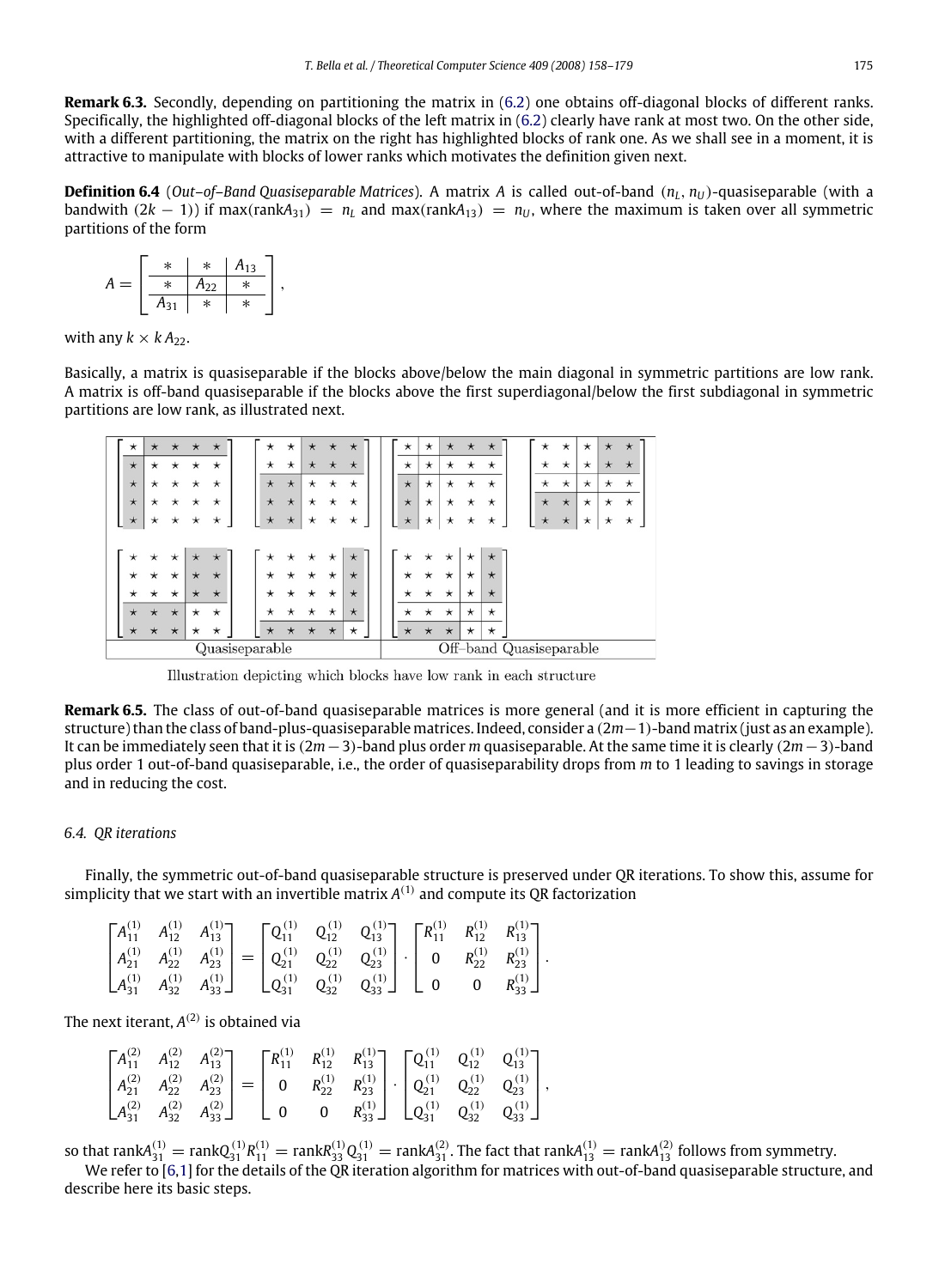<span id="page-19-1"></span>

| Table 8                                  |                                                  |  |  |  |  |  |  |
|------------------------------------------|--------------------------------------------------|--|--|--|--|--|--|
| Divide and conquer eigenvalue algorithms |                                                  |  |  |  |  |  |  |
| Matrix                                   | Algorithm                                        |  |  |  |  |  |  |
| Tridiagonal                              | Cuppen [15], Bini-Pan [12,13], Gu-Eisenstat [26] |  |  |  |  |  |  |
| Unitary Hessenberg                       | Gragg-Reichel [29]                               |  |  |  |  |  |  |
| Semiseparable                            | Mastronardi-Van Camp-Van Barel [39]              |  |  |  |  |  |  |
|                                          |                                                  |  |  |  |  |  |  |

1. We start with a (*r*,*r*)-out-of-band quasiseparable matrix with the bandwidth *m* given by its generators. We first compute two unitary matrices *V* and *U* and an upper triangular matrix *R* whose out-of-band orders of quasiseparability are indicated below matrices, and the corresponding bandwidth is written on the top:

$$
\underbrace{A^{(1)}}_{(r,r)} \qquad -\sigma I = \underbrace{V}_{(r,*)} \cdot \underbrace{U}_{(*,2r)} \cdot \underbrace{R}_{(0,2r)}
$$

Here  $\sigma$  is a standard shift that can be chosen to speed up the convergence of the QR method.

2. Then we compute the generators of *Q* which is a product of *V* and *U*:

$$
\underbrace{A^{(1)}}_{(r,r)} - \sigma I = \underbrace{Q}_{(r,2r)} \cdot \underbrace{R}_{(0,2r)}
$$

3. Finally we compute the generators of the next iterant  $A^{(2)}$ :

$$
\underbrace{A^{(2)}}_{(r,r)} = \underbrace{R.}_{(0,2r)} \cdot \underbrace{Q}_{(r,2r)} + \sigma I.
$$

Since the algorithm avoids computations with matrix entries and manipulates only the generators, this is an efficient algorithm using only linear storage.

As with the reduction described earlier in this section, the previously considered classes of tridiagonal, banded, and semiseparable are special cases, and what is described is a generalization. As we have seen it above, these unifying approaches are typical of what is offered by working with the superclass of quasiseparable matrices.

### <span id="page-19-0"></span>**7. Eigenvalue problems: Divide and conquer algorithms**

Another (now also standard) method for computing eigenvalues replaces the second step of Section [6](#page-16-0) with two different steps, based on the divide and conquer strategy [\[15\]](#page-22-24). This strategy is based on **(i)** the divide step, and **(ii)** the conquer step.

#### *7.1. Tridiagonal matrices and divide and conquer algorithms*

The divide step consists of transforming a single problem into two smaller problems with the same structure of size roughly half of the original. This is done recursively until several small problems, say of size 2, can be solved very simply. The conquer step consists of ''stitching together'' all of these solutions to small problems. That is, one needs to take the solution of the two problems of half the size, and use them to compute the solution of the larger eigenvalue problem from which the smaller problems were "divided". An overview of divide and conquer methods was given in Section [2.](#page-5-4)

#### *7.2. Divide and conquer algorithms. Previous work*

This idea was carried over from tridiagonal matrices to several other special structures, and the results of this work are given in [Table](#page-19-1) [8.](#page-19-1)

In a recent paper [\[1\]](#page-21-3), one can find an algorithm that is a generalization of all of this previous work listed in [Table](#page-19-1) [8,](#page-19-1) as we consider the superclass of *quasiseparable* matrices. The input of our algorithm is a linear array of generators, and all known algorithms can be obtained via using special generators listed in [Table](#page-11-2) [3.](#page-11-2)

### <span id="page-19-2"></span>*7.3. Generators of arbitrary order, non-Hessenberg quasiseparable matrices*

<span id="page-19-3"></span>We start with an analogue of [Theorem](#page-10-3) [2.19,](#page-10-3) which provides generators of a  $(n_L, n_U)$ -quasiseparable matrix in [Definition](#page-17-2) [6.1.](#page-17-2)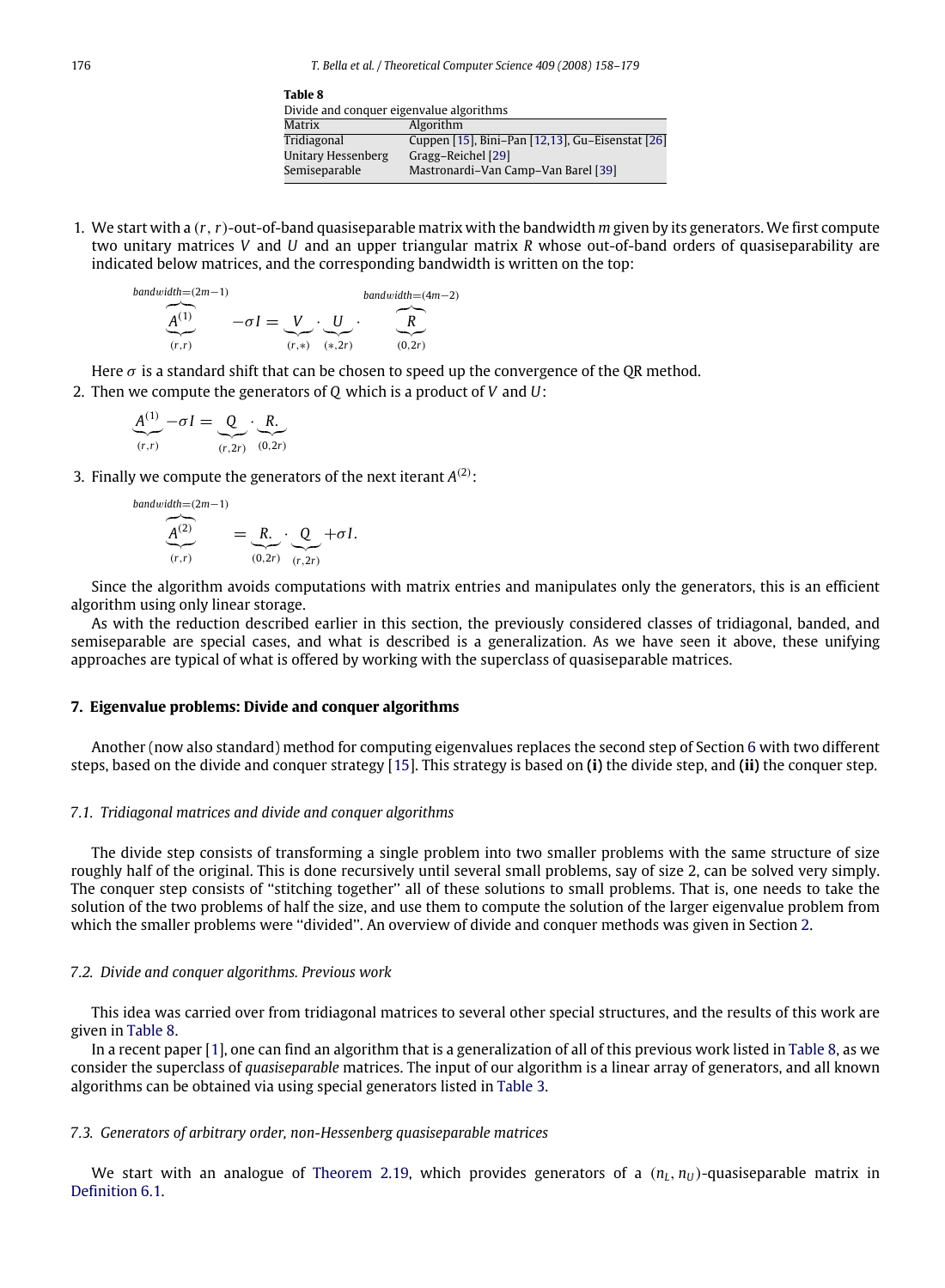**Theorem 7.1.** Let A be an  $n \times n$  matrix. Then A is an  $(n_L, n_U)$ -quasiseparable matrix if and only if there exists a set  $\{p_i, q_i, d_l, g_i, b_k, h_i\}$  for  $i = 1, \ldots, n - 1, j = 2, \ldots, n, k = 2, \ldots, n - 1$ , and  $l = 1, \ldots, n$ , such that



*The generators of the matrix A are matrices of sizes*

|       | νı          | uı                              |                         | u              | ΟК                                  |                                                                       | $\cdots$          |
|-------|-------------|---------------------------------|-------------------------|----------------|-------------------------------------|-----------------------------------------------------------------------|-------------------|
| sizes | $\cdot k$ . | ι.<br>$\mathbf{r}$<br><u>__</u> |                         |                | $\sqrt{ }$                          | $k-$                                                                  | $-1$<br>' k— .    |
| range | 14.         | $K \in [2, 1]$                  | $\kappa \in [1, n - 1]$ | $k \in [1, n]$ | $k \in \lceil 1, n - \rceil$<br>. . | $\sim$<br>$\overline{\phantom{m}}$<br>$\kappa \in$<br>$L, \mu$<br>-11 | $k \in$<br>[2, n] |

*where*

$$
\max_k r'_k = n_L \qquad \max_k r''_k = n_U
$$

*and*

$$
a_{ij}^{\times} = \begin{cases} a_{i-1} \cdots a_{j+1} & \text{for } i > j+1 \\ 1 & \text{for } i = j+1 \end{cases}, \qquad b_{ij}^{\times} = \begin{cases} b_{i+1} \cdots b_{j-1} & \text{for } j > i+1 \\ 1 & \text{for } j = i+1 \end{cases}.
$$

Furthermore, using the generators of the previous theorem as well as the notations

$$
P_{m+1} = \text{col}\left(p_k a_{k,m}^{\times}\right)_{k=m+1}^n = \begin{bmatrix} p_{m+1} \\ p_{m+2} a_{m+1} \\ p_{m+3} a_{m+2} a_{m+1} \\ \vdots \\ p_n a_{n-1} \cdots a_{m+2} a_{m+1} \end{bmatrix},\tag{7.1}
$$

<span id="page-20-0"></span>
$$
Q_m = \text{row} \left( a_{m+1,k}^{\times} q_k \right)_{k=1}^m = \left[ a_m \cdots a_3 a_2 q_1 \mid a_m \cdots a_3 q_2 \mid \cdots \mid a_m q_{m-1} \mid q_m \right], \tag{7.2}
$$

one can represent a Hermitian quasiseparable matrix *A* as

$$
A = \begin{bmatrix} A_m & Q_m^* P_{m+1}^* \\ P_{m+1} Q_m & B_{m+1} \end{bmatrix} .
$$
 (7.3)

# *7.4. New divide and conquer algorithm for arbitrary order quasiseparable matrices*

Suppose that *A* is a Hermitian, quasiseparable matrix. Thus, by using the notations in Section [7.3,](#page-19-2) we have representation [\(7.3\)](#page-20-0) for any Hermitian quasiseparable matrix, and so

$$
A = \begin{bmatrix} A_m & Q_m^* P_{m+1}^* \\ P_{m+1} Q_m & B_{m+1} \end{bmatrix} = \begin{bmatrix} A'_m & 0 \\ 0 & B'_{m+1} \end{bmatrix} + \begin{bmatrix} Q_m^* \\ P_{m+1} \end{bmatrix} \begin{bmatrix} Q_m & P_{m+1}^* \end{bmatrix}
$$
(7.4)

with<sup>[6](#page-20-1)</sup>

<span id="page-20-2"></span>
$$
A'_{m} = A_{m} - Q_{m}^{*} Q_{m}, \qquad B'_{m+1} = B_{m+1} - P_{m+1} P_{m+1}^{*}.
$$
\n(7.5)

Notice that this is an expression of *A* as a block diagonal matrix plus a small rank matrix (the actual rank of this small rank matrix depends on the order of quasiseparability).

In order to specify the divide step of a divide and conquer algorithm, we must show that once completed, the divide and conquer algorithm could be applied recursively to the partitions  $A'_m$  and  $B'_{m+1}$  of [\(7.5\)](#page-20-2). Thus we show next that the algorithm is applicable to  $A'_m$  and  $B'_{m+1}$ ; that is, they are Hermitian and quasiseparable. In fact, a slight modification of the next theorem gives a more general result also valid for non-Hermitian matrices.

<span id="page-20-1"></span> $^6$  When making this calculation we are assuming that these multiplications are well-defined, which can be accomplished by padding the generators to appropriate size.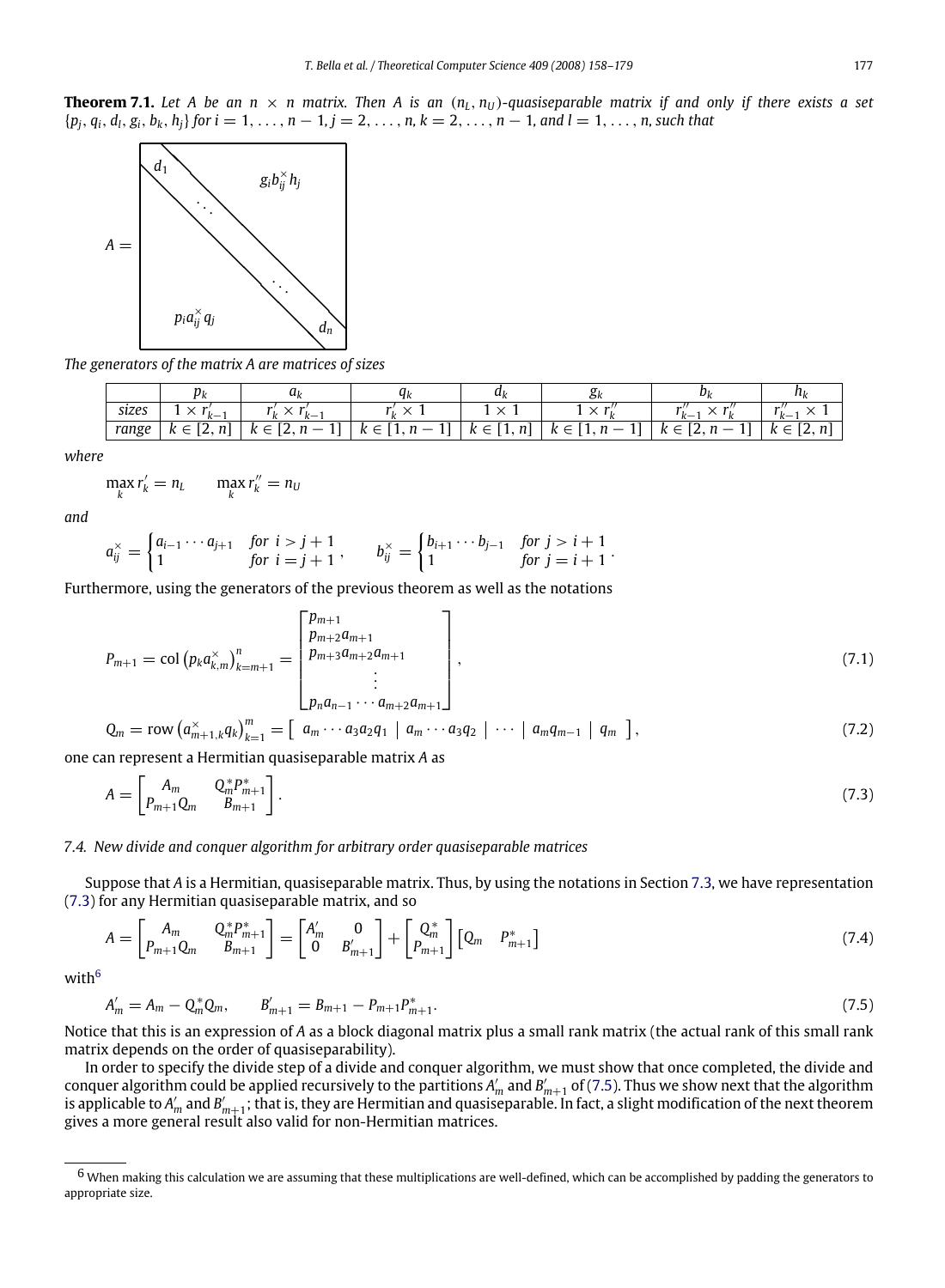**Theorem 7.2.** *Let A be a Hermitian, order* (*k*, *k*)*-quasiseparable matrix. Then the matrices*

$$
A'_{m} = A_{m} - Q_{m}^{*} Q_{m}, \qquad B'_{m+1} = B_{m+1} - P_{m+1} P_{m+1}^{*}
$$

*as defined above are Hermitian matrices that are quasiseparable of order at most* (*k*, *k*)*.*

**Proof.** We give the proof for  $A'_m$ , the second part is analogous. Without loss of generality, we assume that  $r'_m = r''_m = k$  (see [Theorem](#page-19-3) [7.1\)](#page-19-3), which can easily be accomplished by padding given generators with zeros as needed. With this assumption, the product  $Q_m^*Q_m$  is well defined and of the size  $m \times m$  as required.

For  $i > j$  (in the strictly lower triangular part), the definitions of A and  $Q_m$  yield the  $(i, j)$ -th entry of  $A'_m$  to be

$$
A'_{m}(i, j) = A_{m}(i, j) - Q_{m}^{*}(i)Q_{m}(j) = p_{i}a_{ij}^{*}q_{j} - q_{i}^{*}(a^{*})_{i, m+1}^{*}a_{m+1,j}^{*}q_{j}
$$

and from the equality

$$
a_{m+1,j}^{\times} = a_{m} a_{m-1} \cdots a_{i} a_{i-1} \cdots a_{j+1} = a_{m+1,i-1}^{\times} a_{i,j}^{\times}
$$

this becomes

<span id="page-21-11"></span>
$$
A'_{m}(i,j) = p_{i}a_{ij}^{x}q_{j} - q_{i}^{*}(a^{*})_{i,m+1}^{x}a_{m+1,i-1}^{x}a_{i,j}^{x}q_{j} = (p_{i} - q_{i}^{*}(a^{*})_{i,m+1}^{x}a_{m+1,i-1}^{x}) a_{i,j}^{x}q_{j}
$$
\n(7.6)

giving the desired quasiseparable structure in the strictly lower triangular portion. From [\(7.6\)](#page-21-11), we see that the sizes of the resulting lower generators of  $A'_m$  do not exceed those of  $A_m$ , and hence  $A'_m$  is lower quasiseparable of order at most  $k$ . For the main diagonal, we similarly obtain

 $A'_m(i, i) = d_i - g_i b_{i, m+1}^{\times} a_{m+1, j}^{\times} q_j$ 

and for the strictly upper triangular part where  $j > i$ , we note that since both  $A_m$  and  $Q_m^*Q_m$  are Hermitian, their difference is as well, and the upper part is hence also quasiseparable of the same order. This completes the proof.  $\Box$ 

From this theorem it is clear that the quasiseparable structure of *A* is inherited by the matrices  $A'_m$  and  $B'_{m+1}$ , and the Hermitian property is as well. This specifies the divide step of the algorithm.

Thus the eigenproblem is decomposed into two smaller eigenproblems, and by using a small-rank update they can be solved using the common conquer step of [\[15\]](#page-22-24).

# **8. Summary**

In this paper we used the relatively new concept of quasiseparable matrices to generalize the algorithms of Traub, Björck–Pereyra and Cuppen. These generalizations were based on the interplay between polynomial sequence with sparse recurrence relations and classes of structured matrices. This is as opposed to previous approaches to obtaining algorithms for e.g. the Szegö case, which yielded not generalizations but alternate algorithms valid only for that case. Our approach using the quasiseparable structure is unifying; special choices of generators in our algorithm correspond to special cases of quasiseparable matrices, and in this sense our method generalizes all previous works.

# **Acknowledgements**

The authors would like to thank Dario A. Bini, Victor Y. Pan, and the anonymous referee for a number of suggestions that allowed us to improve the exposition.

### **References**

- <span id="page-21-3"></span>[1] T. Bella, Topics in numerical linear algebra related to quasiseparable and other structured matrices, Ph.D. Thesis, University of Connecticut, advisor: Vadim Olshevsky. Available online: [http://www.tombella.com,](#page-1-5) 2008.
- <span id="page-21-1"></span>[2] T. Bella, Y. Eidelman, I. Gohberg, I. Koltracht, V. Olshevsky, A Björck–Pereyra-type algorithm for Szegö–Vandermonde matrices based on properties of unitary Hessenberg matrices, Linear Algebra and Its Applications 420 (2007) 634–647.
- <span id="page-21-6"></span>[3] T. Bella, Y. Eidelman, I. Gohberg, I. Koltracht, V. Olshevsky, A fast Bjorck–Pereyra like algorithm for solving Hessenberg-quasiseparable-Vandermonde systems, SIAM Journal of Matrix Analysis (SIMAX) (2007) (in press).
- <span id="page-21-2"></span>[4] T. Bella, Y. Eidelman, I. Gohberg, V. Olshevsky, Classifications of three-term and two-term recurrence relations and digital filter structures via subclasses of quasiseparable matrices, SIAM Journal of Matrix Analysis (SIMAX) (2007) (in press).
- <span id="page-21-8"></span>[5] T. Bella, Y. Eidelman, I. Gohberg, V. Olshevsky, E. Tyrtyshnikov, P. Zhlobich, A Traub-like algorithm for Hessenberg-quasiseparable-Vandermonde
- <span id="page-21-10"></span>matrices of arbitrary order, in: V. Olshevsky (Ed.), Georg Heinig Memorial Volume, Birkhauser Verlag.<br>[6] T. Bella, Y. Eidelman, I. Gohberg, V. Olshevsky, The QR iteration method for Hermitian out-of-band-quasiseparable ma preprint.
- <span id="page-21-7"></span>[7] T. Bella, Y. Eidelman, I. Gohberg, V. Olshevsky, E. Tyrtyshnikov, Fast Traub-like inversion algorithm for Hessenberg order one quasiseparable Vandermonde matrices, Journal of Complexity (2007) (in press).
- <span id="page-21-4"></span>[8] T. Bella, V. Olshevsky, P. Zhlobich, Classifications of recurrence relations via subclasses of (*H*, *m*)-quasiseparable matrices, in: S. Bhattacharyya, R. Chan, P. Van Dooren, V. Olshevsky, A. Routray (Eds.), Numerical Linear Algebra in Signals, Systems and Control, Springer-Verlag (in press).
- <span id="page-21-0"></span>[9] D.A. Bini, L. Gemignani, V.Y. Pan, Fast and stable qr eigenvalue algorithms for generalized companion matrices and secular equation, Numerische Math. 3 (2005) 373–408. Also Technical Report 1470, Department of Math., University of Pisa, Pisa, Italy, July 2003.
- <span id="page-21-5"></span>[10] A. Björck, V. Pereyra, Solution of vandermonde systems of equations, Mathematics of Computation 24 (1970) 893–903.
- <span id="page-21-9"></span>[11] R. Bevilacqua, G.M. Del Corso, Structural properties of matrix unitary reduction to semiseparable form, Calcolo 41 (4) (2004) 177–202.